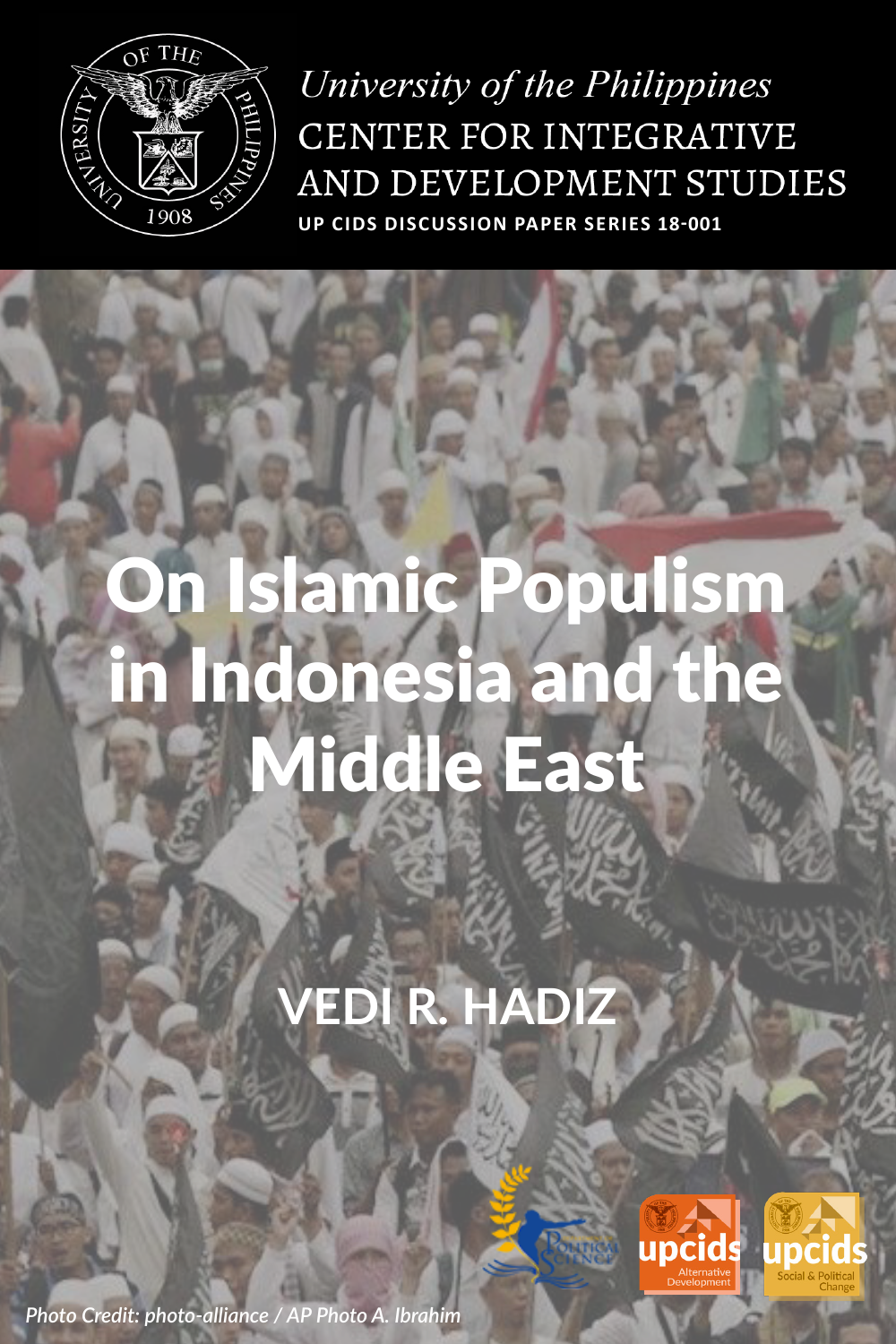# On Islamic Populism in Indonesia and the Middle East

## VEDI R. HADIZ



University of the Philippines CENTER FOR INTEGRATIVE AND DEVELOPMENT STUDIES

Lower Ground Floor, Ang Bahay ng Alumni, UP Diliman, Quezon City; TEL NO.: 981-8500 LOC. 4266-4267 & 435-9283 / TELEFAX: 981-8500 LOC. 4268 & 4260955 E-MAIL: cids@up.edu.ph / cidspublications@up.edu.ph / WEBSITE: cids.up.edu.ph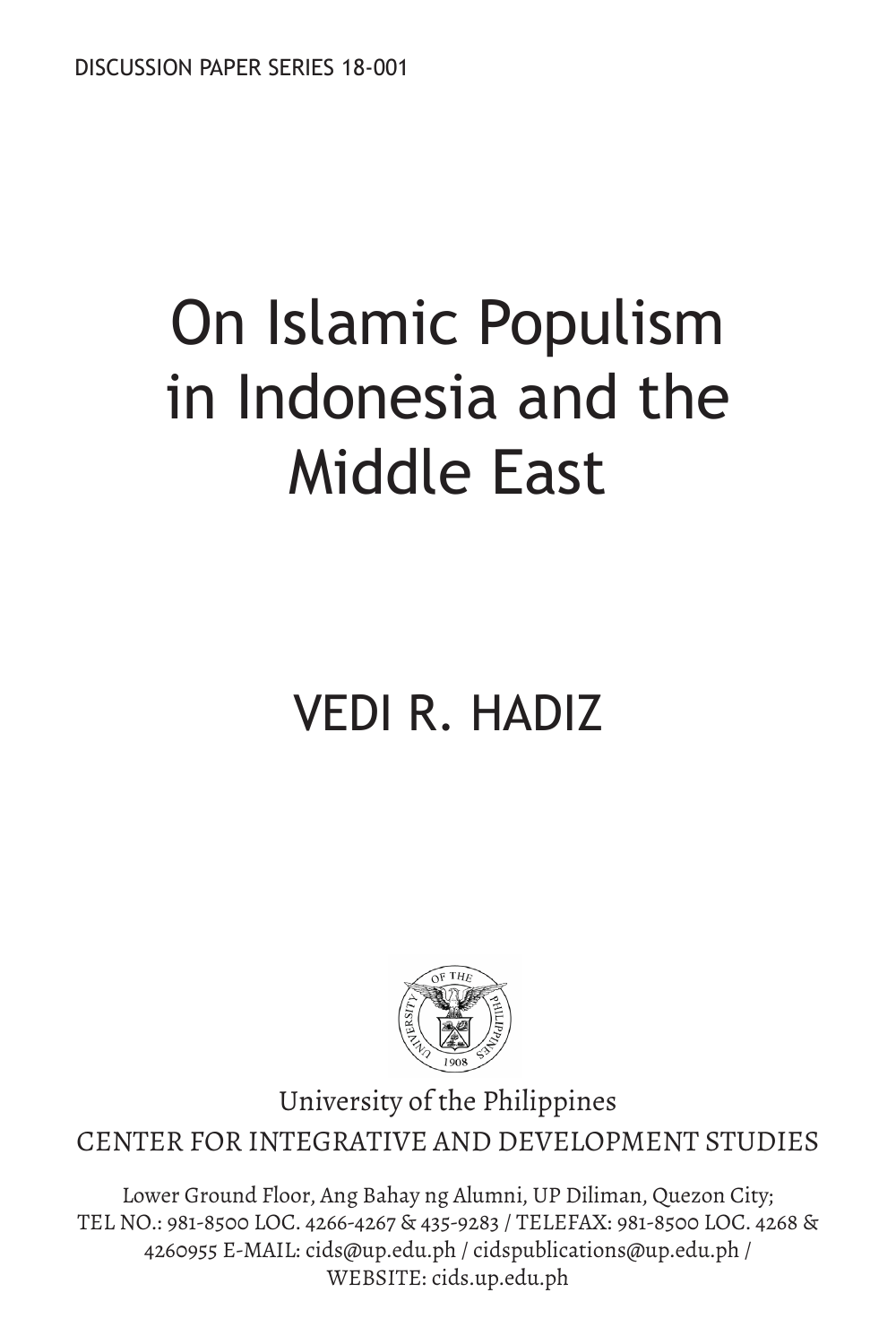## On Islamic Populism in Indonesia and the Middle East

*This lecture was delivered at the University of the Philippines Center for Integrative and Development Studies (UP CIDS), 21 October 2017*

#### VEDI R. HADIZ

I was asked to talk about my recent book on Islamic Populism in Indonesia and the Middle East.<sup>1</sup> I think it might be a good idea to give a bit of a background as to why I took this project while I discuss some of its main ideas and perhaps also its potential implications not just for the societies I've talked about in the book but more broadly in terms of Islamic Politics globally.

I had been extremely annoyed at the increasingly narrow discussion on Islamic Politics that I thought was being undertaken both in academia as well as in more popular discussions you would find in the press. In all of these, Islamic Politics was depicted as being too monolithic, which I thought was quite ahistorical and also devoid of understanding of the broader structural and socio-economic and political context in which Islamic Politics evolves. Any form of politics in the world develops in relation to a particular social structural context. Why not Islamic Politics?

3 DISCUSSION PAPER SERIES 18-001

*<sup>1</sup> Vedi Hadiz. 2016. Islamic populism in Indonesia and the Middle East. Cambridge: Cambridge University Press.*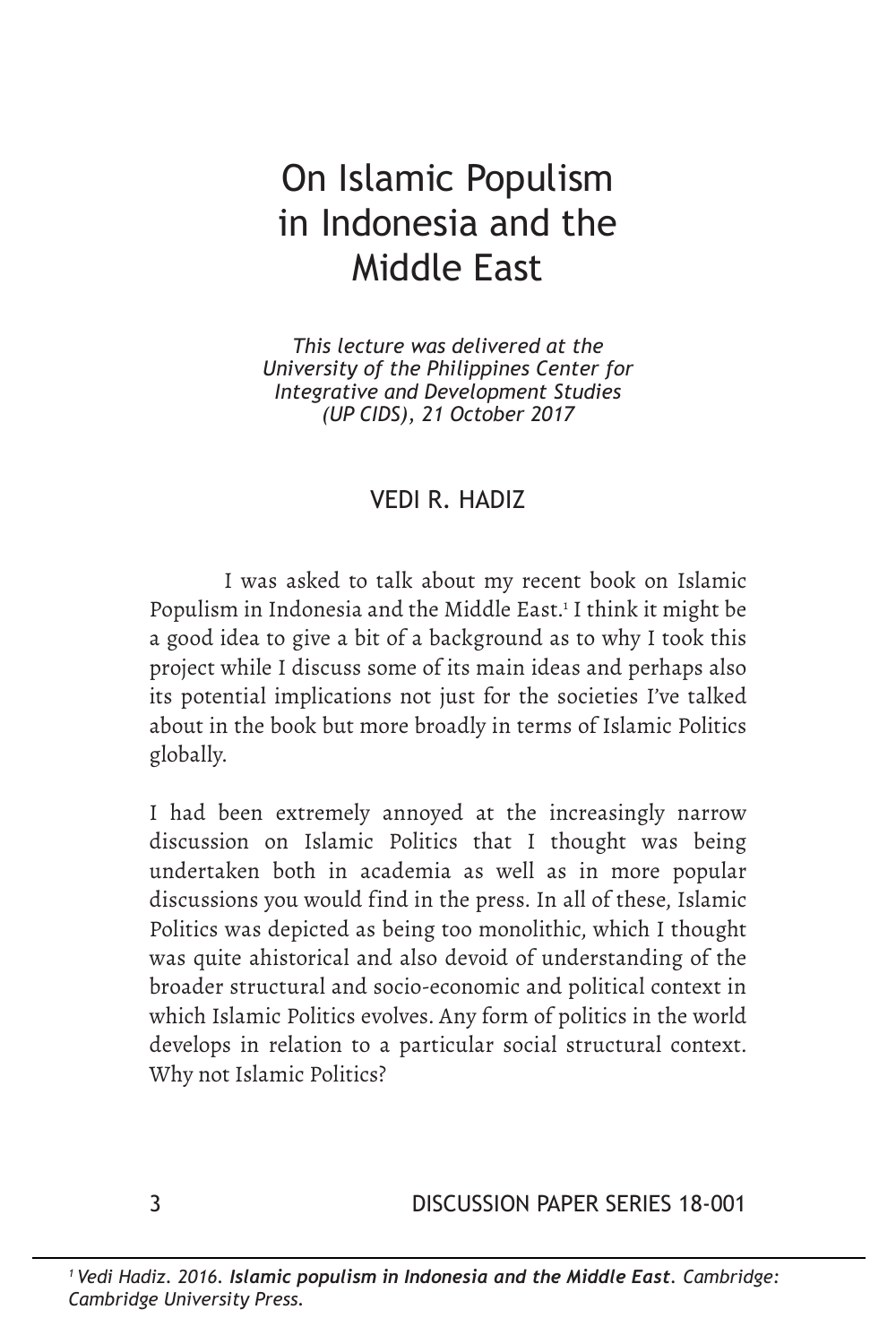When we listen to the pundits in the press and some of the people who have made a name for themselves as "experts" on Islamic Politics, sometimes we get the view that the people who are championing Islamic Politics are simply thinking about 7th century Arab desert society. Well, of course that's wrong! That's impossible!

My annoyance prompted me to start looking, start reading the literature–to make myself more acquainted with literature on Islamic Politics, first of all in Indonesia, and Southeast Asia more broadly. One of the things I found was that a lot of the literature was culturally essentialist, almost orientalist. Basically, they talk about some innate propensities of the Muslim, in the same manner some Westerners used to talk about the innate propensities of Asians or Chinese. Another view was basically to subsume Islamic Studies under Terrorism Studies. Well, terrorism may be a part of it, in a sense, for obvious reasons. But Islamic politics cannot be reduced to it. Well, this whole interpretation of Islam really just annoyed me.

Freed from teaching for five years and armed with a grant from the Australian Research Council, I went off to the Middle East which was an intellectually stimulating time. Being a Southeast Asianist, it was also liberating because it was a chance to actually learn about societies I had never really studied before; to master the literature in terms of the themes I studied in relation to Southeast Asia: capitalism, state development, social movements, class conflict, and state formation. I felt that I was being cocooned within Southeast Asian studies.

I found out in my readings on the literature on Islamic Studies and Islamic Politics in the Middle East that, in terms of the approaches, it was much more diverse than the approaches that I would normally find in studies on Islamic Politics in Southeast Asia, and certainly in Indonesia. If most analyses of Islamic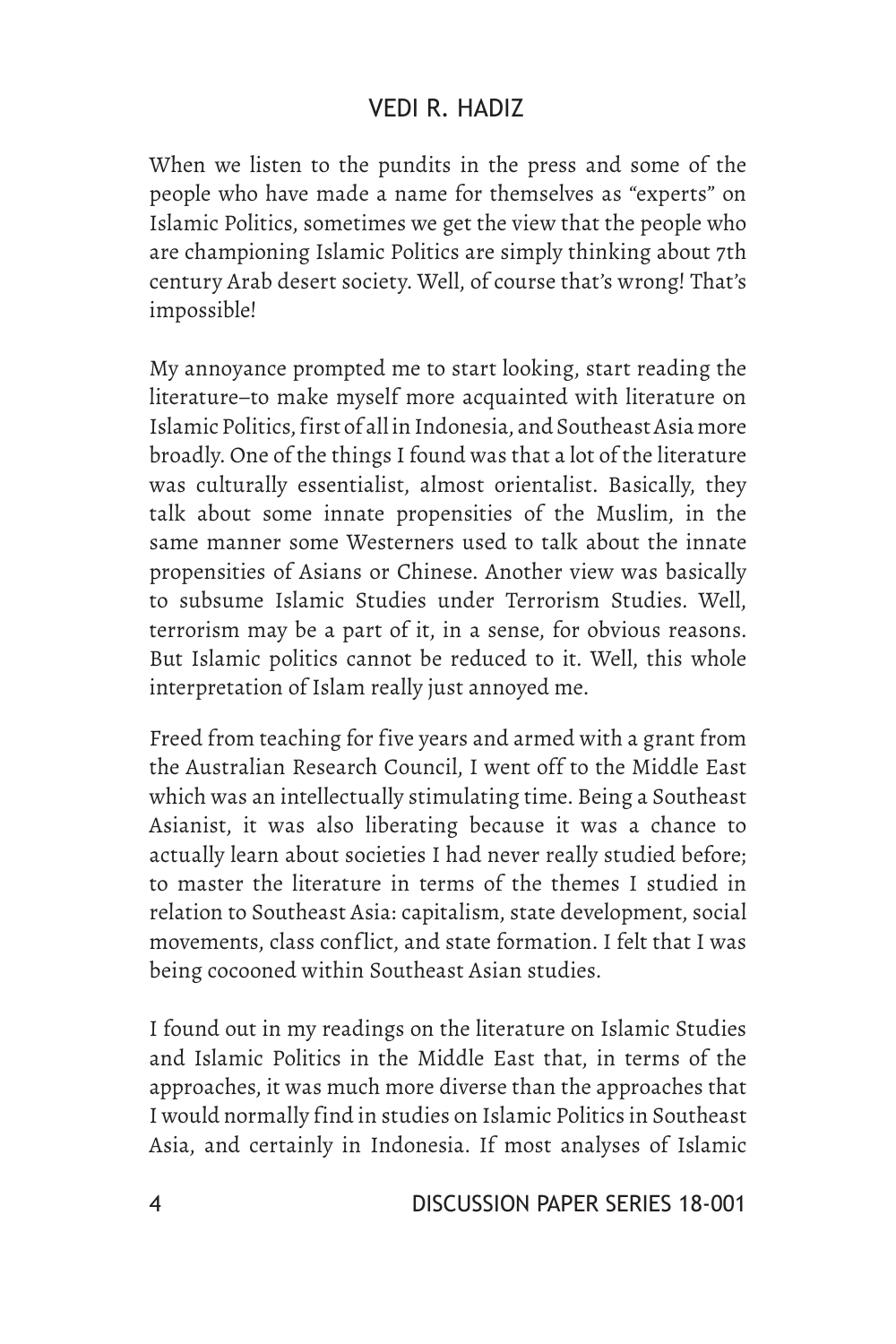Politics in Indonesia and Southeast Asia, would be, as I have said, cultural or reductionist in terms of the terrorism angle; I found that a significant proportion of the work of the last thirty years or more on Middle Eastern Islamic Politics have actually been undertaken on the basis of political economy, political sociology, and historical sociology approaches. So that's right up my alley.

The frustration of not finding this stuff in most of the Southeast Asian literature, especially Indonesian literature, was kind of placated when I found that this sort of stream was fairly prominent–a minority but prominent--in Middle Eastern literature. Some of the people I'm referring to go all the way back to Rodinson, then Fred Halliday, Sami Zubaida, John Esposito, and Asef Bayat, and all others who are getting known although in a superficial way. I became really immersed in this literature.

The other thing that I started to do was to broaden my horizons. Accidentally, at the same time, I was reading the literature on populism and basically retrieving it again after having left it during the part of the 80s and the 90s. So, I started reading it again.

There are many different approaches to populism, and one of the approaches is what I called the "ideational approach." This is basically the approach where one pays attention to the rhetoric and ideas of demagogic leaders, of populist leaders. Populism as the ideas and rhetoric of the leaders.

And then there's the approach that one might call the organizational understandings of populism. This I trace back, among others, to the thinker Nicos Mouzelis who first wrote about populism in the 80s. Basically the idea of populism here is that it is there to bypass all of the formal institutions of political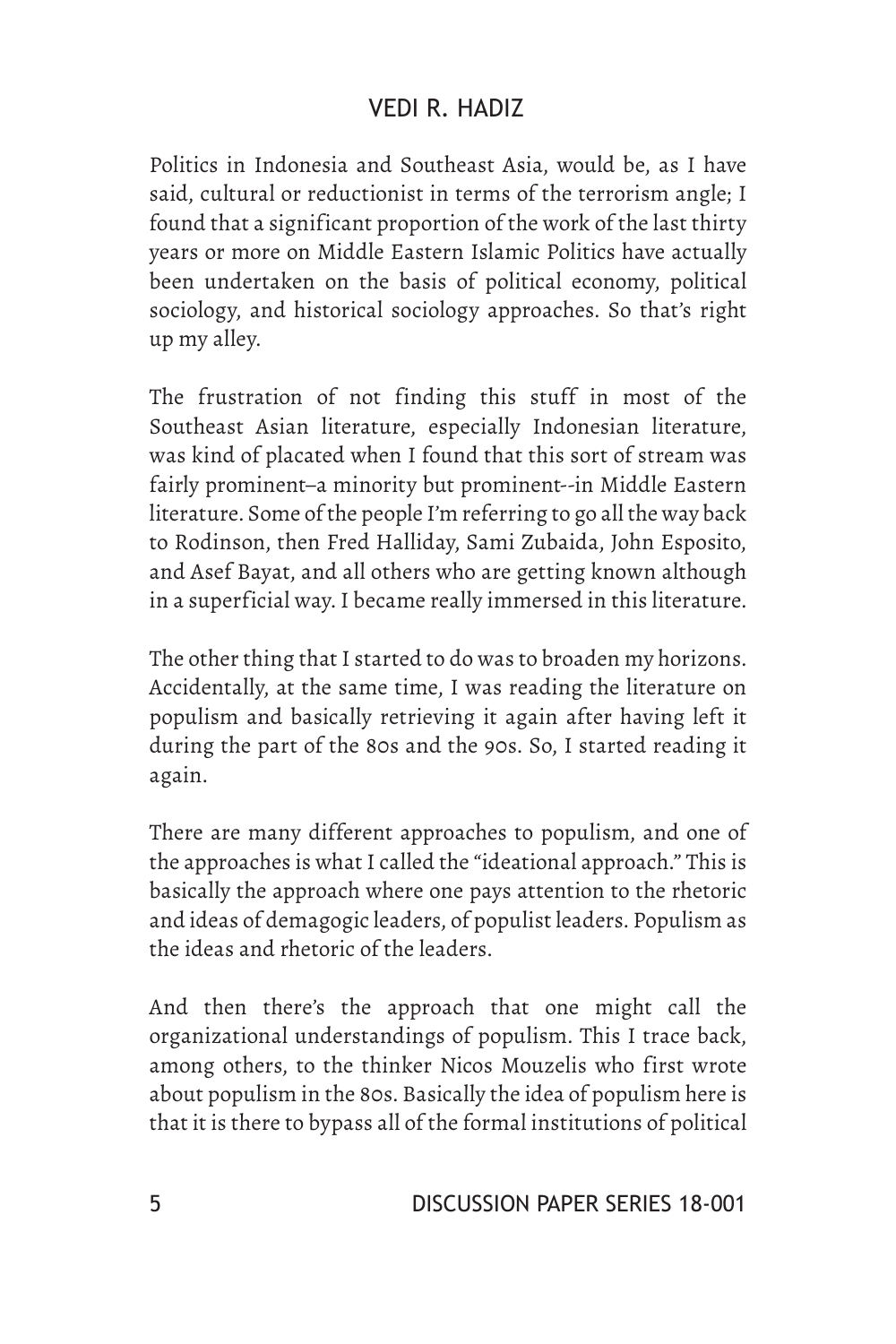representation because they don't work. So, this is about direct democracy.

Then there's the now very famous *Laclau*ian approach to populism. If you go to Latin America, if you talk to Latin Americans, they're all *Laclau*ians now when they talk about populism. I went to this populism conference, a couple of them actually, in London, and then there were a lot of Latin Americans and it was all about Ernesto Laclau. I know of Laclau's work from the 70s and also his work with Chantal Mouffe in the 80s and sort of lost touch with him in the 90s as he became a poststructuralist.

But then I picked up belatedly his *On Populist Reason*, the 2005 book. My first reaction to it was *"what is this all about?"*. Because the prose was very obtuse, as Laclau tends to be. But then I started reading it very seriously and I thought, you know, this fellow has got a point and I wish that he would write about this the way he would write about things in the 1970s.

So, what I did was when I rediscovered Laclau, I did what Marx did to Hegel: I turned him on his head, and put him back in the late 1970s where he would then be paying more attention to history and political economy. The material base of populism was gone by the time he wrote *On Populist Reason*. As I was trying to develop my own approach, I rediscovered all of these things that had been written partly under the auspices of Ionescu and Gellner in the 60s, some of which was about the social base, the different social bases of different populist movements. It was written all the way back in the 60s! And then I started reading all this stuff from the 50s and the late 19th century. Basically, I thought that one approach to populism that has been missing from the literature, and which I wanted to re-establish, was class analysis of populism.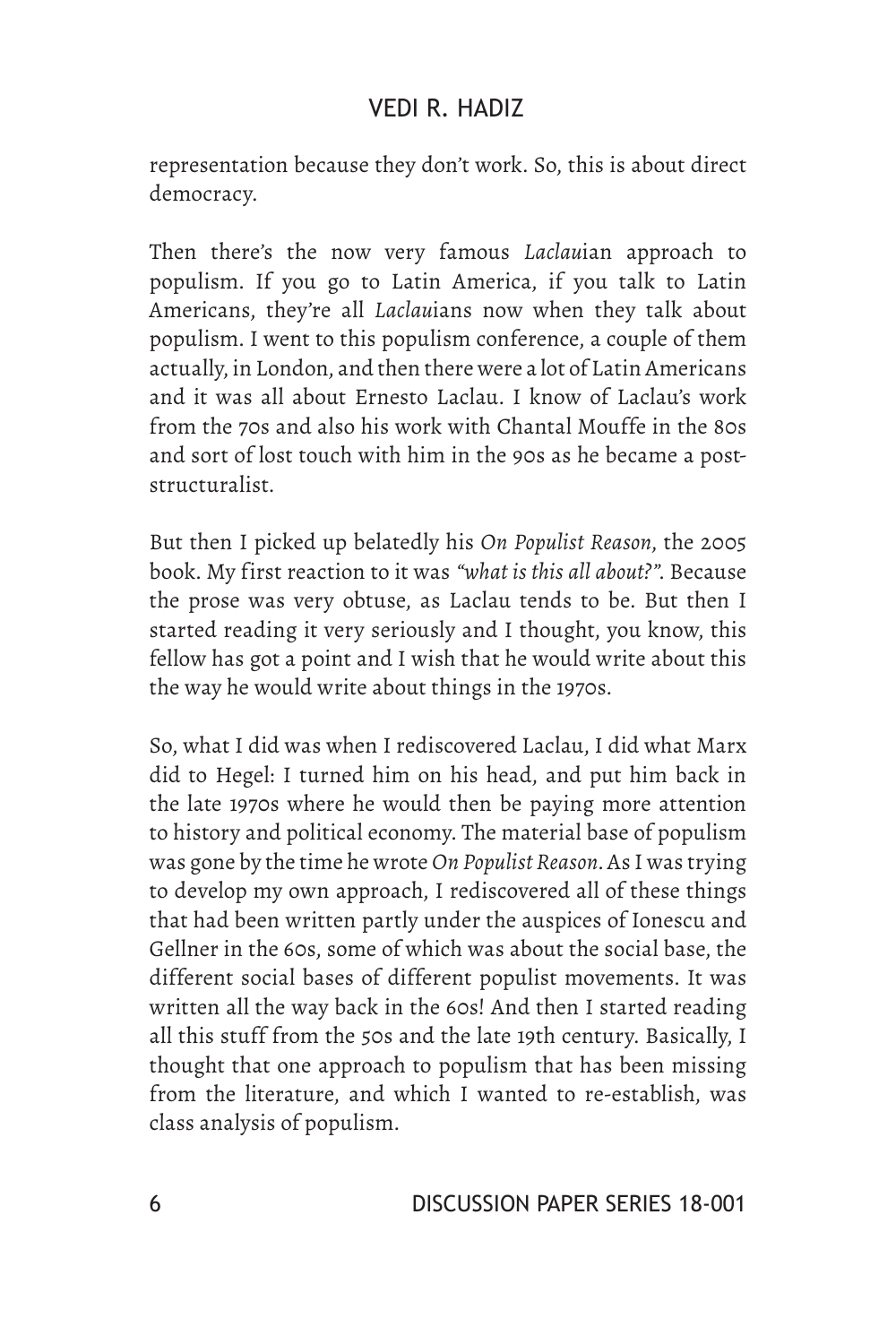Now the thing I got from Laclau's *On Populist Reason* was something that was interesting – I don't know if anybody here has read the thing, and it is hard work – he talks about a concept which I find really useful (except in the way he wrote it) and the concept is about the "chains of equivalence."

Laclau is saying that you got all of these particularistic demands coming out from society and they all represent different kinds of interests (but he doesn't use the word 'interest'). What populism does is it tries to establish equivalence and is basically a project of homogenizing difference. And it does so, in his terminology, by what he calls the use of "signifiers." Floating signifiers. This could be anything. He says it can be people, it can be socialism, it can be democracy. Basically, it is something that can mean anything to lots of people but can bring them together behind a political project. This is really interesting because of all the societies that one may be talking about in this room, societies that were born from capitalist transformation and so on, they've actually become much more diverse than they were twenty or thirty years ago. So, the sources of social interest can be quite different.

How do you develop a political project? Why would you homogenize in one project all of these particularistic demands? This is what populists do and they do that with nationalist hyperbole and ethnic or religious identity. And what they do really is they homogenize a set of interests that they will then put under the rubric of the *People*. The *People* are always the oppressed, the marginalized, the people who get the short end of the stick in any political social order and they are juxtaposed against the elites. The *People* are always virtuous, moral, and hardworking. They are the majority. The elites are always rapacious, they can be foreigners and because of that they are culturally aloof. Basically, out of touch with the oppressed and the downtrodden.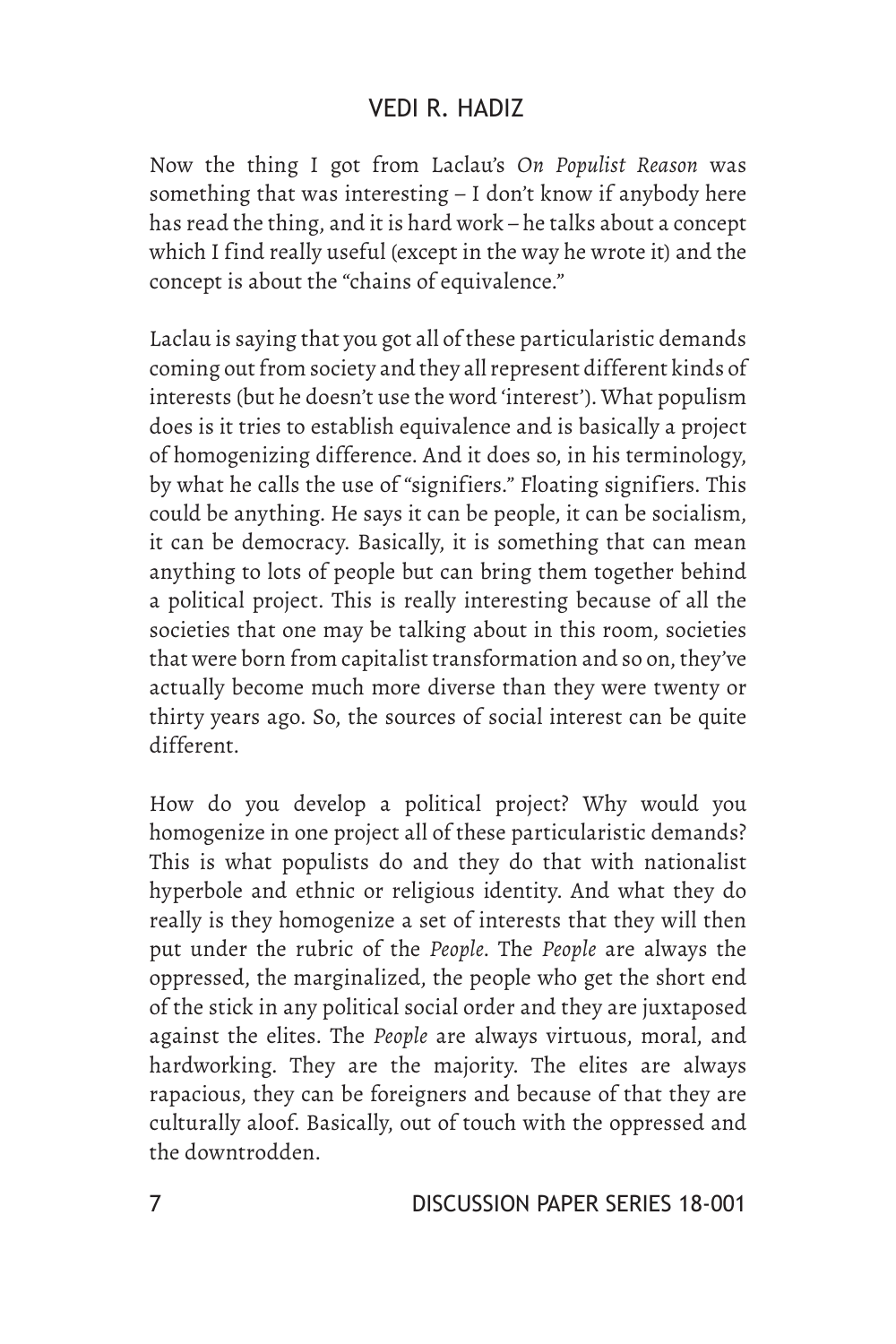I thought that's an interesting idea. If you turn Laclau on its head, what are the social and material bases for forming crossclass alliances representing divergent interests in society? And in that context, what language of politics, e.g., slogans, can you use to attract people behind a particular political project?

Laclau doesn't say this but for me, it involves something tantamount to a "suspension of difference." Why do I say a suspension of difference? Because I think it's almost always going to be temporary. All cross-class populist alliances are tenuous because they try to bring together usually contradictory interests. They will always be internally contradictory and that's why populisms often dissolve for some reason or another or reconstitute to become something else.

Going back to Islam, I thought, Islam is actually a cultural resource pool in which you can find the language to bring together divergent sets of interests within increasingly diverse societies behind a political project. And you can actually identify a very nice political project.

The difference between Islamic Populism and populisms in general, for me, is that Islamic Populism substitutes the key concept of the people (the virtuous people, the moral people) with the idea of the *ummah*, the community of believers. So again, they are the pious; they are the good; and they are the majority in Muslim majority societies. There is a narrative, in almost all of Muslim majority societies that Muslims, since the age of Western dominated colonialism, have been marginalized.

Because of the way that societies and economies of the colonial era were organized – that certainly is a narrative in Indonesia and is a good reason why you have those anti-*Ahok* (and relatedly anti-Chinese Jakarta rallies) recently<sup>2</sup>. What they did is that they tapped into the language of the historical memory of the

8

DISCUSSION PAPER SERIES 18-001

*<sup>2</sup> "Ahok" is the Chinese Hakka nickname of former Jakarta governor Basuki Tjahaja Purnama who was accused and jailed for insulting Islam. He lost his re-electionist bid in 2016 as large crowds of Muslims held demonstrations against him.*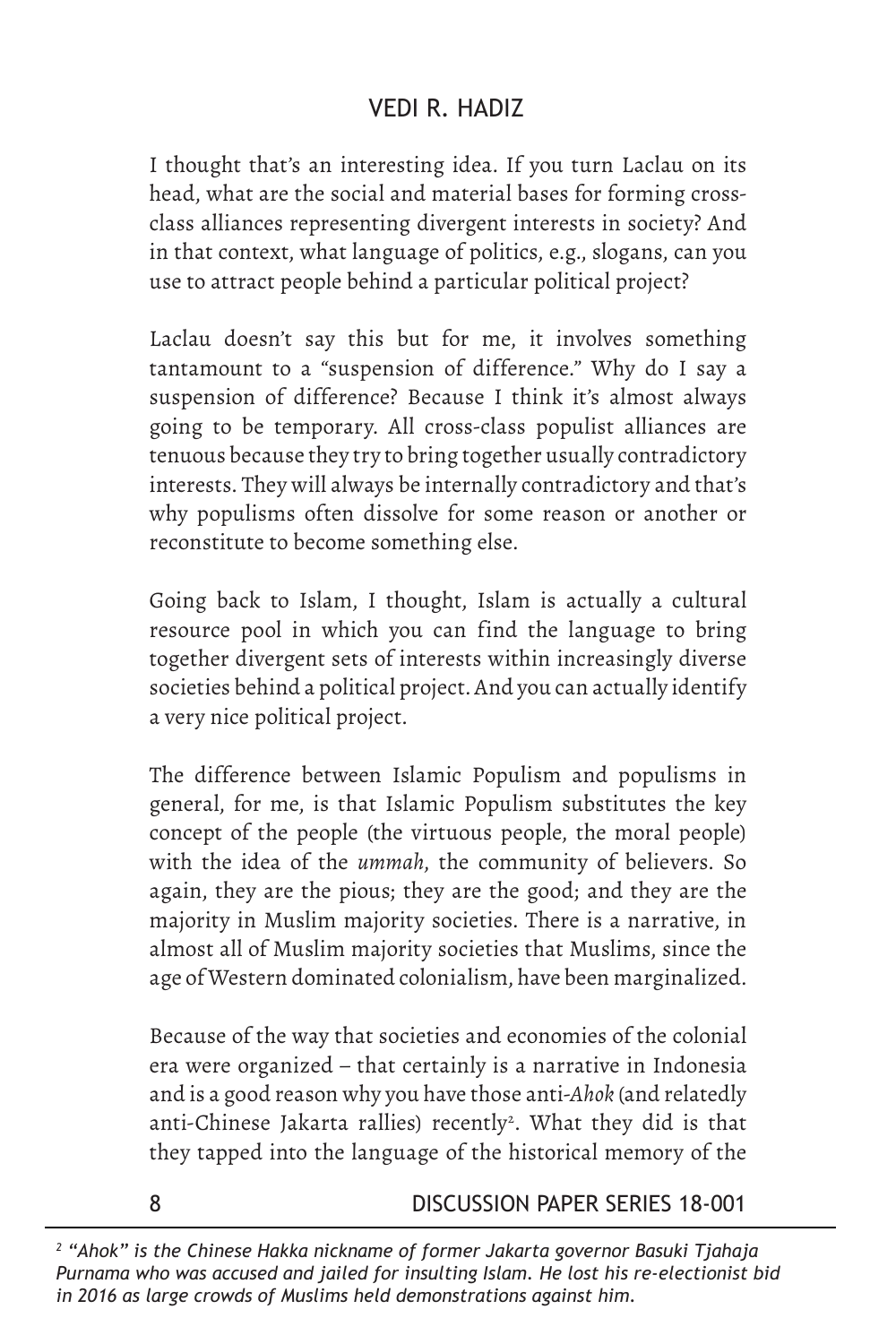marginalization of the *ummah*. But the people in the ummah are from different classes and different social groups.

The genius of Islamic Populism is that it substitutes the People for the *ummah*. Although the ummah is supposed to be global but modern politics is almost always fought within national confines. Therefore, the ummah gets to be re-imagined within national confines. It's the struggle of the ummah in contestations over power and resources, and this is where the political economy and stuff comes in again.

This is because they have always been marginalized during the colonial era. And then at the advent of post-colonial states in most of the Muslim world, what developed were secularnationalist states dominated by bureaucratic and/or military and technocratic interests where the representatives of Islamic politics tended to be marginalized.

They figured, "we lost in the colonial period, we lost in the postcolonial period, we're losing in the globalization period." Why? Because it's only the rich people that are getting richer and richer. So, there you have a narrative that can be tapped. And this is not just in Indonesia. I found this in Egypt, Turkey, and Tunisia. I found this in various Muslim majority societies where people self-identify with being part of the ummah that has been perennially marginalized at least for over a hundred of years. And that's where Islamic Populism comes in.

So, I thought, well, this could be one of the conceptual underpinnings of a comparative study. I went to the Middle East and I decided that my two comparisons would be Turkey and Egypt. Why? Because they were also two major Muslim majority societies like Indonesia. Turkey and Indonesia are the 16th and 17th largest economies in the world. Egypt has fallen behind in terms of those sorts of things but it has experienced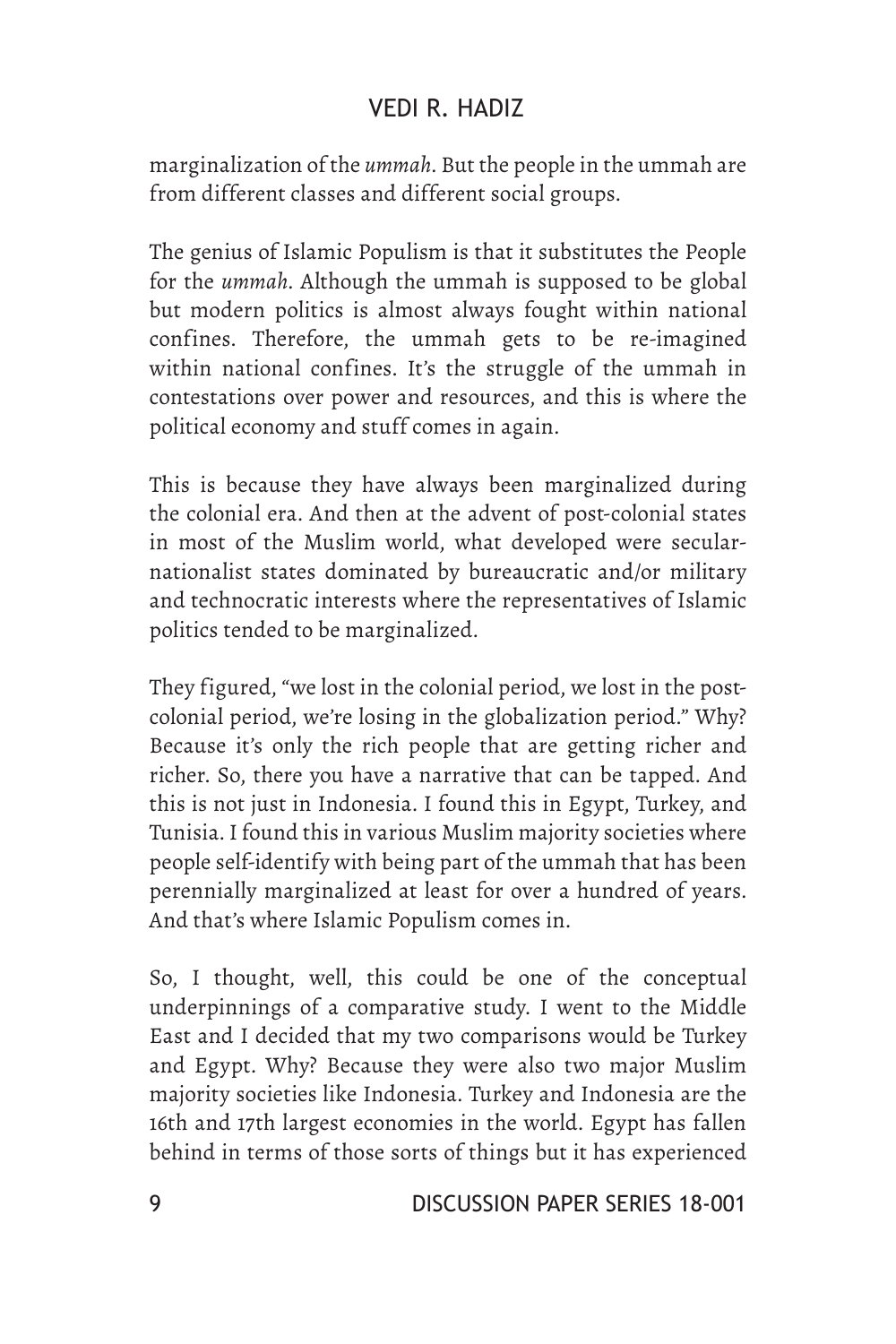like Indonesia and Turkey some of the same things. The struggle against British colonialism where the Muslim Brotherhood was a major force. And then they had Nasser and then after Sadat they had Mubarak who also marginalized the Muslims.

In Turkey, obviously, you had Atatürk and then there was a brief period in the 50s where there was a kind of a mainstream party, the Democratic Party, that appealed to what was then a nascent culturally Islamic bourgeoisie coming from the provinces which would become important as the social base for the populism of the Adalet ve Kalkınma Partisi (AKP) when it emerged in the 2000s. So here's the class analysis coming in.

But basically these are three big Muslim majority societies where there is the self-narrative of historical ummah marginalization by a secular nationalist state; they experienced the same thing in the Cold War whereby the Left in all these three societies (although in different decades) was smashed, not as violently in all places–most violently in Indonesia in the 60s. In the 70s when Sadat wanted to get rid of the Nasserists he actually released the Muslim Brotherhood from prison to help attack the Nasserists and the leftists. In the 80s, after the 1980 coup, the official military came about with what they call the Turkish Synthesis (the Military Islamic Synthesis) whereby the Muslims, and the military, and the sort of Kemalist State helped smash the Left and the trade union movement.

In all of these cases, Islam and the military, have, from time to time, been in an alliance with the state to smash the Left. This is even though Islam has proponents of the ummah that have always thought that the state has been against them. But in all of these cases as well, right after they smash the Left, the military smashes them back again. In Indonesia after the Muslims helped the military smash the Communist Party they were smashed in the 70s. After the Muslim Brotherhood helped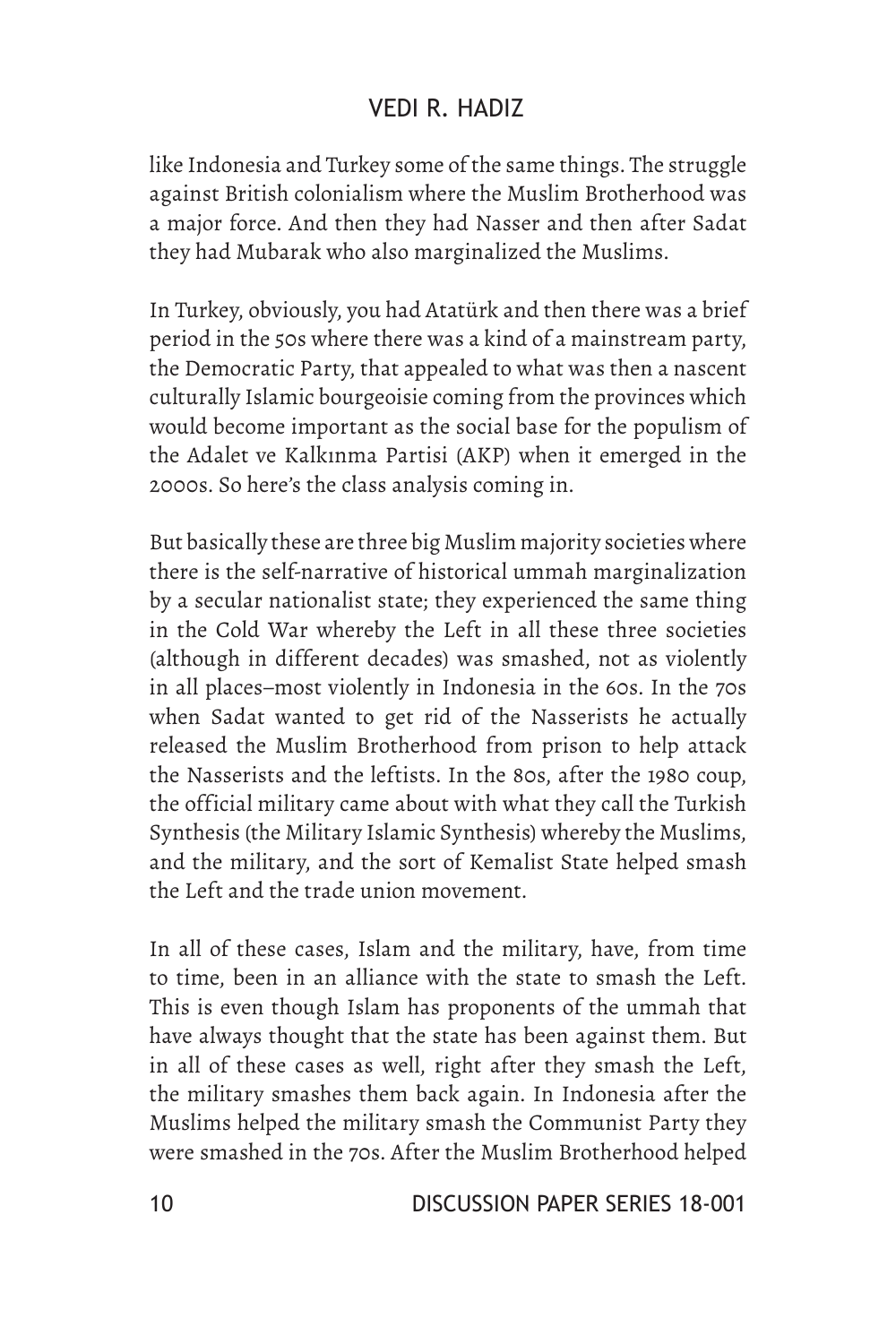Sadat smash the Left, the honeymoon ended quickly to the point where Sadat was assassinated by Muslim Extremists and Mubarak smashed the Muslims again.

So you have some of these patterns which are common among these three cases. And also they are all neo-liberalizing societies. All of these societies from the 1980s went into neoliberal globalization but with different kinds of social structures and therefore different kinds of effects on the potential social bases of Islamic Politics, as explained in my book.

Now if the Left suffered the same fate as the ummah, wouldn't that have been the basis for unity in those sectors? The answer is "no", because the Left and the Muslims are often competing for overlapping social bases of support amongst the poor and low-income classes. And also because the Left, most especially the communist Left, have an agenda of the expropriation of private property while a lot of the leading figures of Islamic Social movements were petty owners of property - petty commodity producers and traders. So they felt that the Leftists, especially with the communist agenda, were a threat to their own class interests. In fact, in the 1940s, when the Left in Egypt developed trade unions, Hassan al-Banna, the head of the Muslim Brotherhood said: "We have to form trade unions too." This was to show workers that the struggle of trade unions is not only about expropriating private property but for owners and workers to work in coordination with each other.

The trajectories of Islamic Politics have been really different in all three of them. Let's say, Islamic Politics have resulted in, A in Turkey; has resulted in B in Egypt; has resulted in C in Indonesia. But they all went through those broad social processes and the the global context I mentioned, yet the outcomes are different. Why? And actually that's always my question whenever I do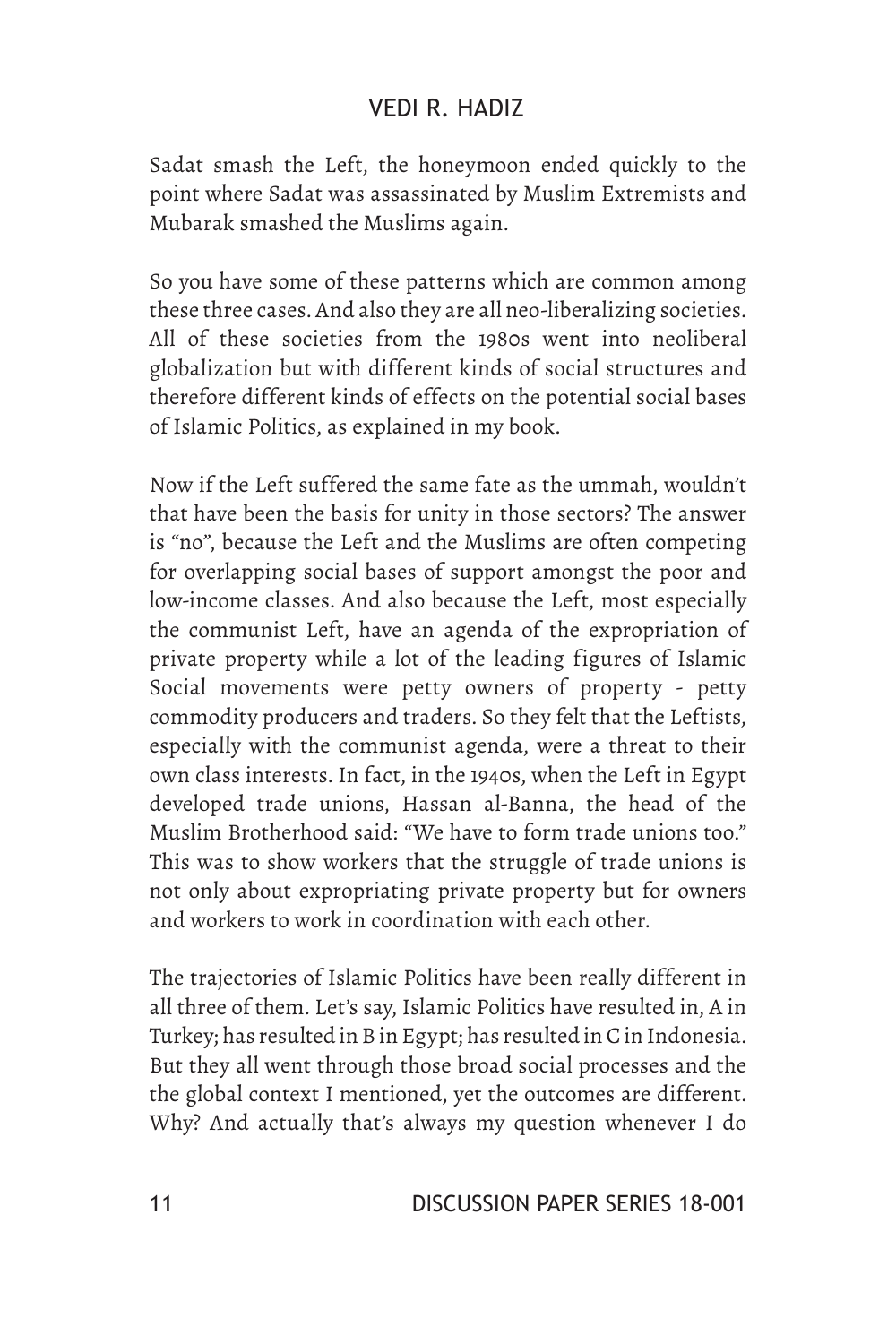anything: why is it A here and why is it B here and why is it C here.

In Turkey, finally, you get the case whereby the representatives of Islamic Politics in the form of the AKP, even though they can't call themselves an Islamic Party given the secular constitution of Turkey, have actually, basically, taken over the state. They won the elections but it's taken them ten years of struggle with the military and bureaucracy and now they have much more complete control of the state than they did 15 years ago. So you have the trajectory there where Islamic populism wins the state.

In Egypt, apart from the one year that the Muslim Brotherhood rose to power, and also apart from or prior to the destruction of the Muslim Brotherhood by the military recently, what you had was the inability of Islamic Populism to gain control over the state and yet manage to dominate civil society. In the 80s and 90s, the most organized group in civil society were the Muslims.

In Indonesia, meanwhile you have the third trajectory: the inability to win power over the state and the inability to dominate civil society. So you have three different trajectories and my question was, "Why?" What I started to do was the empirical analysis in terms of history, sociology, and also in terms of the political economy.

In Turkey a solid cross-class populist coalition was established on the basis of Islam as the sort of basic lexicon. A big culturally Islamic bourgeoisie came basically from the provinces. And the reason why you have them really is this: when in the 1980s, Turkey went neoliberal and became export oriented, it was the companies of these Anatolian business people who were best positioned to take advantage of them because they were export oriented. And so they grew from the 80s and 90s and then developed as a major pillar of Islamic rule. They had money.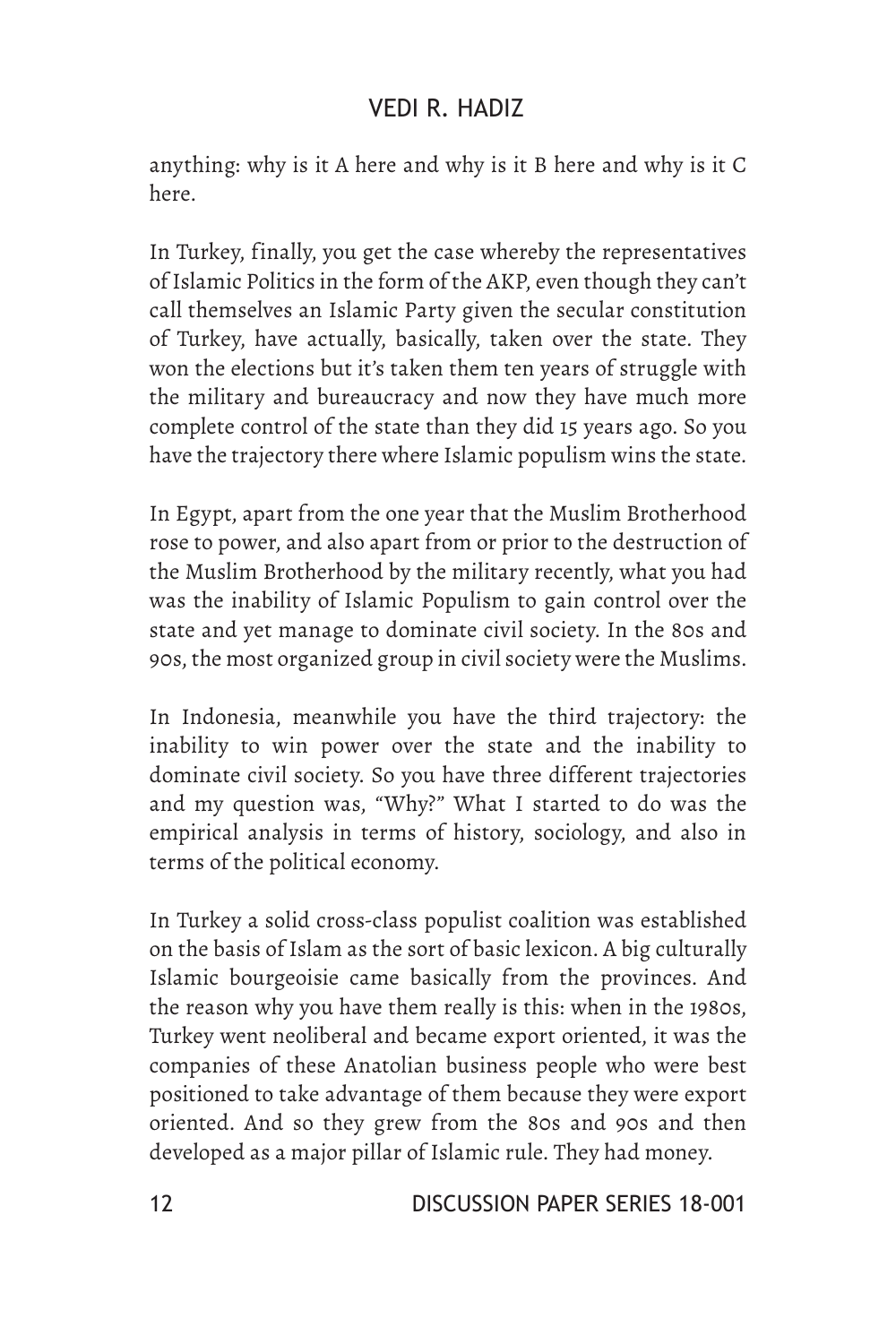The middle class also emerged and expanded in Turkey. But the middle class in Islam is not monolithic. You have this sort of migrations of families from the provinces, the big cities, and they go to school, and they try to find work and so on but because of the increasing inequalities and structural bottlenecks that have been the result of neoliberal globalization they find that there's a limit to how far they can go. Even though big Muslim companies are now under this organization called MUSIAD, the really big companies are under TUSIAD – that's the posh corporation, the big corporations. And if I talk to them what they want is to take over from TUSIAD. What they want really, is not to overthrow capitalism but to be the masters of Turkish capitalism. And they mobilize support for that on the basis of latching onto the narratives of Muslims having been perennially disadvantaged by the Kemalist state.

All the young guys who were students and became Professionals in the cities and the modern economy, they joined the party and the social organizations. They became the activists and would join charity organizations, a model copied from the Muslim Brotherhood. Charity work is a way of bringing together the large urban poor masses who live in huge swaths of slums in all the big cities of Turkey. They have been created by neoliberalization as people move from the villages into the towns and cities and don't get absorbed into the industrial sector. So how do you get them in? You get them in by giving them the social services that the state doesn't provide because of the neoliberal retreat. You do that by providing them education. And how do you get the money from that? You get the big businesses for the funding. So then finally you get a fairly coherent cross-class coalition on the basis of Islamic Populism. That's what you get in Turkey.

In Egypt, the business component is not as robust as Turkey, although they also benefitted from the neoliberal turn in the late 1980s under Mubarak. Mubarak hassled them politically but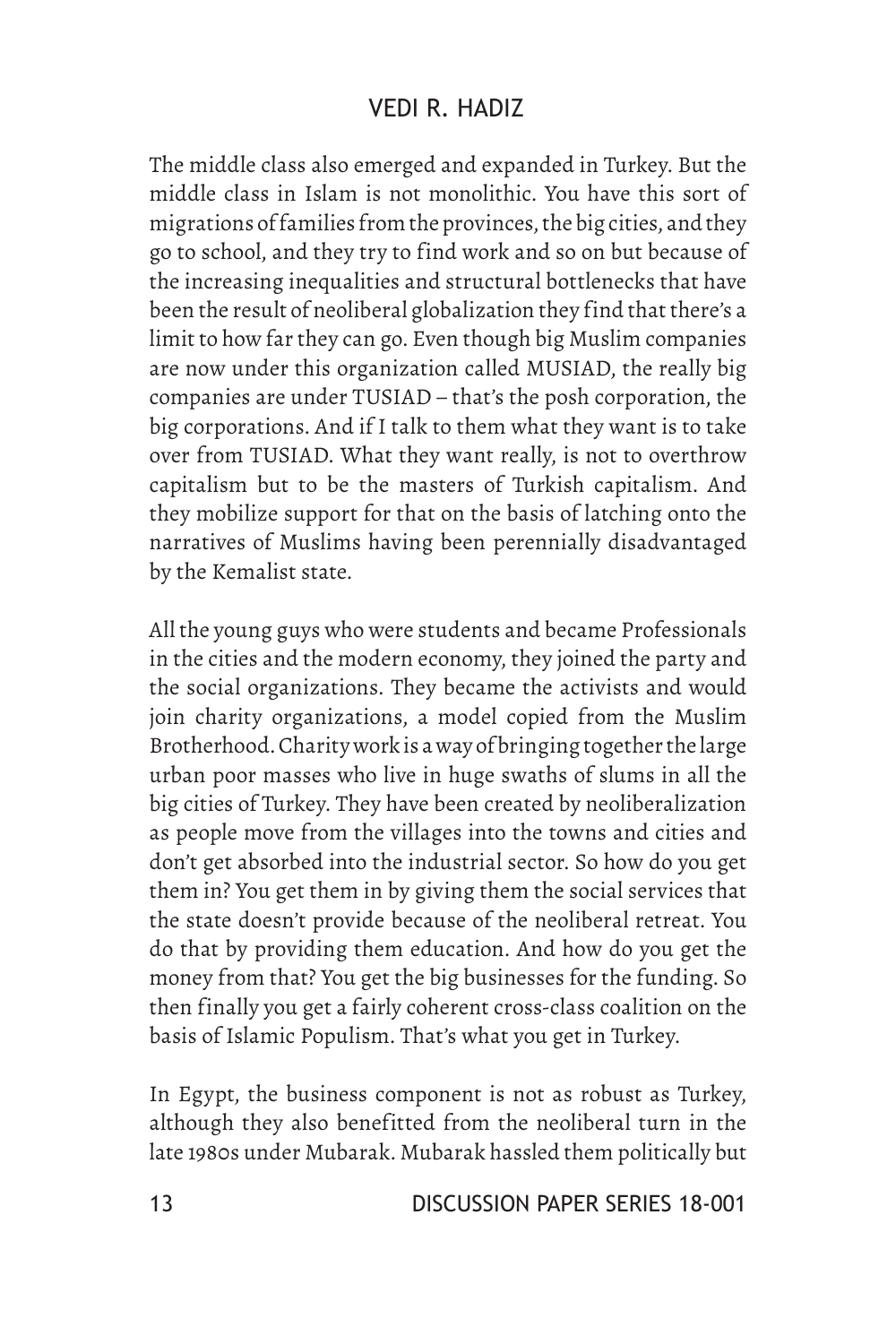let them be economically–except during political crises when he would freeze their assets for a while. But generally, a culturally Muslim bourgeoisie started emerging out of Egypt and linked to the networks of the Muslim Brotherhood. So for example, the number two man in the Muslim Brotherhood, Khairat el-Shater, is a big businessman, though not as big as the cronies of Mubarak but that was his ambition.

When Morsi was in power and these guys were in a state of euphoria, their idea was to set up this business association where they were going to basically displace all the Mubarak cronies. Now we again have the same thing, all these middle class people coming in to the cities. In Egypt though, middle class existence often is not that different from urban poor existence. So if you're a university lecturer, you're living in a similar area and you're thinking "look at all these consumerist dreams which are sold by neoliberalism and I can't attain them". That stimulates a way of identifying with the poor although you still have those upper class dreams. And so what happened with the Muslim Brotherhood, even to a deeper level, they created this entire parallel state where they have clinics, hospitals and delivered social services to the poor independent of the state. The poor then gets brought in contact with the middle class that runs these operations, the doctors and so on, and funded by the bourgeoisie but also in this case some Qatari money as well. Because the Qataris–although we can talk about this a bit later– were against the Saudis, so the Muslim Brotherhood was their way of balancing the power of the Saudis in the Middle East.

Now in both these two cases, the point that I'd like to reiterate is this: even though they were all talking about Islamic morality and so on, nobody was saying at that time that capitalism was bad. What's bad is immoral capitalism. So what we need to do is infuse capitalism with Islamic morality. We won't fund gambling or alcohol-based industries. Everything else is okay.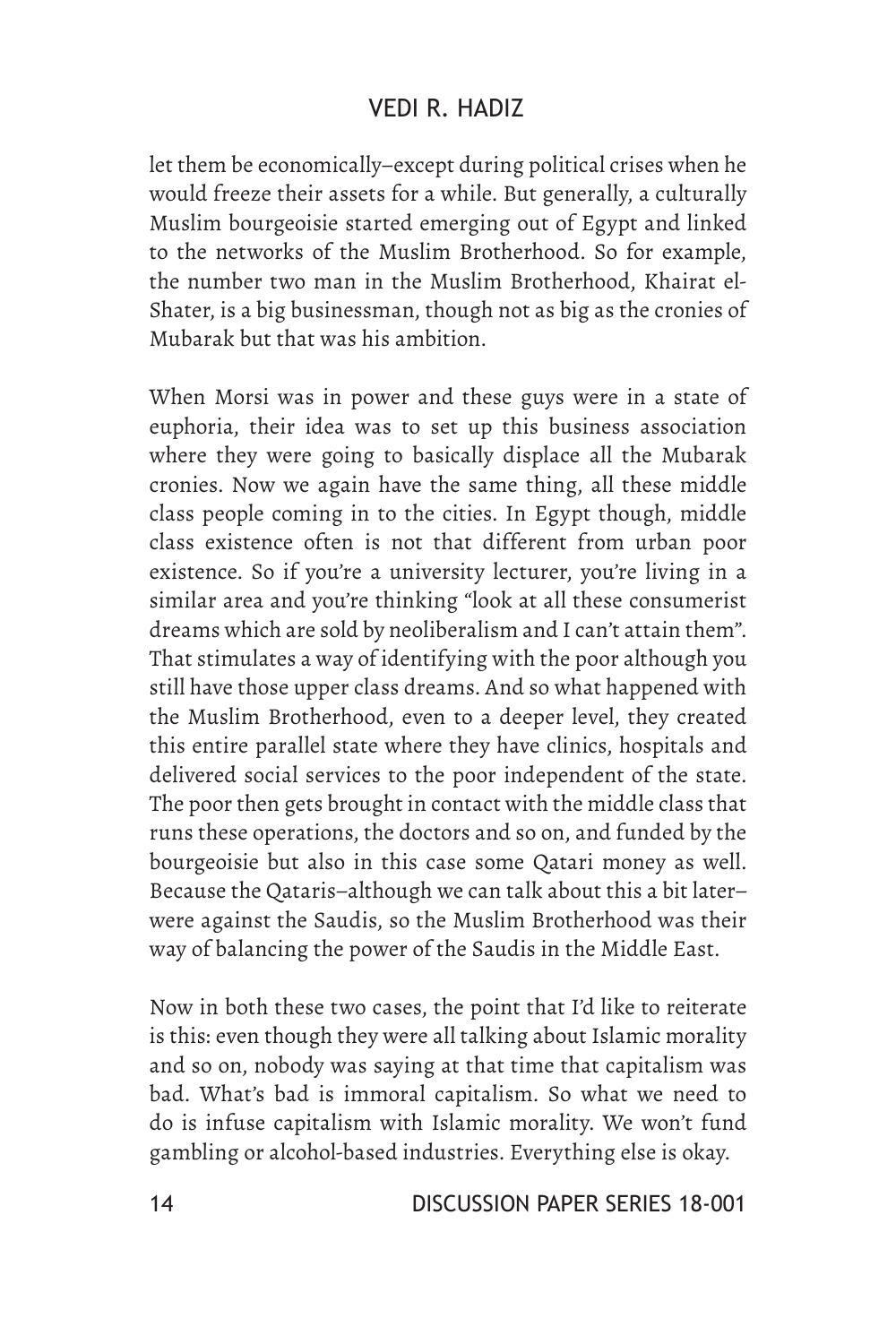So the point here is, they were thinking, the Turks being right because they're still in power, and Egyptians following on the Turkish experience thinking, "you know what, we actually don't really need an Islamic state anymore". Why? Because the existing state that has been taken over can actually advance the ummah if we control all its levers. So this idea that is often in liberal theory that when you bring in the Muslims, the extreme ones, they become more moderate as they understand the values of democracy and so on--that's hogwash. What really happens is that they develop a stake in the system and then the values come later (if they do at all).

That's not just the case for Muslims. It's the case for everybody. That's why Authoritarians become Democrats, like in the Philippines in the 80s and 90s. All these people who used to be Authoritarians became Democrats in the 90s. And now people who are leftists are rightists. It's when you develop a stake in a particular system that you change your behavior and ideals and so on.

Now, the Indonesian case is different. The colonial period and the way that the order was constituted saw the big bourgeoisie being dominated by ethnic Chinese business. And it is very difficult to conceive of them as being part of the ummah. Besides ethnic Chinese businesses have never bothered to be part of the ummah since they know they can just develop alliances with those in power.

Apart from the big Chinese businesses, there were the other crony capitalists of the Suharto era and also very difficult to be put under the ummah because they identify with the regime. Interesting thing now is some of them, like the Suharto family and those related to them, are starting to make noises as if they were protecting the interest of Muslims and therefore they were involved in the anti-Ahok demonstrations in 2016 and 2017.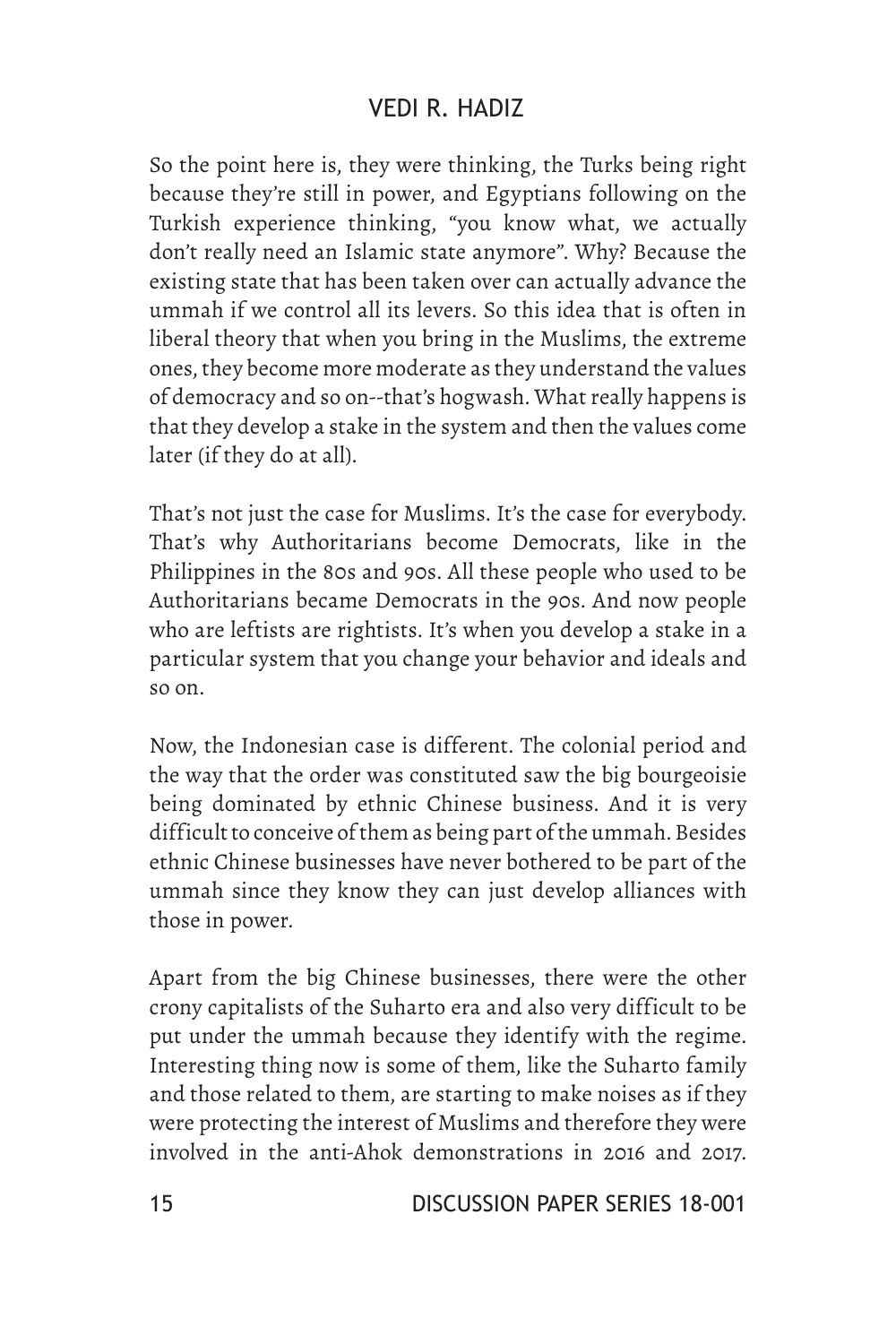What they're trying to do now is to re-cast themselves as the Muslim bourgeoisie.

So that cross-class, Islamic populist alliance in Indonesia has always been kind of wobbly because you don't have that component that exists in Turkey and to a certain extent in Egypt. The middle class component is the biggest one because you have all these people coming into schools, thinking about social mobility and consumerist dreams, and "experiencing the broken promises of modernity and being disenchanted therefore with the existing system." That's another aspect of populism--disenchantment with the existing social, political set of institutions.

They go down and try to mobilize the poor and the way they've done this is somewhat different from Turkey and Egypt. As they don't have the resources to bring the poor together through provision of social services, what they do is they back competing oligarchs during intra-oligarchic conflict and they become the foot soldiers when you need mass mobilizations. That's how they try to get in.

But the interesting thing is this: In Turkey, with this taking over the state, there is of course "Islam-ization" happening but we don't talk of an Islamic state ruled by Shari'a. It's authoritarian like other authoritarian regimes are.

In Egypt, as soon as the Muslim Brotherhood was destroyed, the younger people who have all been arrested now had the attitude that: "Look, our leaders were wrong. We won elections. We used the democratic route and look what happened." So what they're doing now is they're bombing Cairo and Alexandria. They're going back to the tools, the strategies of the 1960s when Islam was completely out of the picture. So they're thinking that: we're completely out of the picture so if we can't win, we'll bomb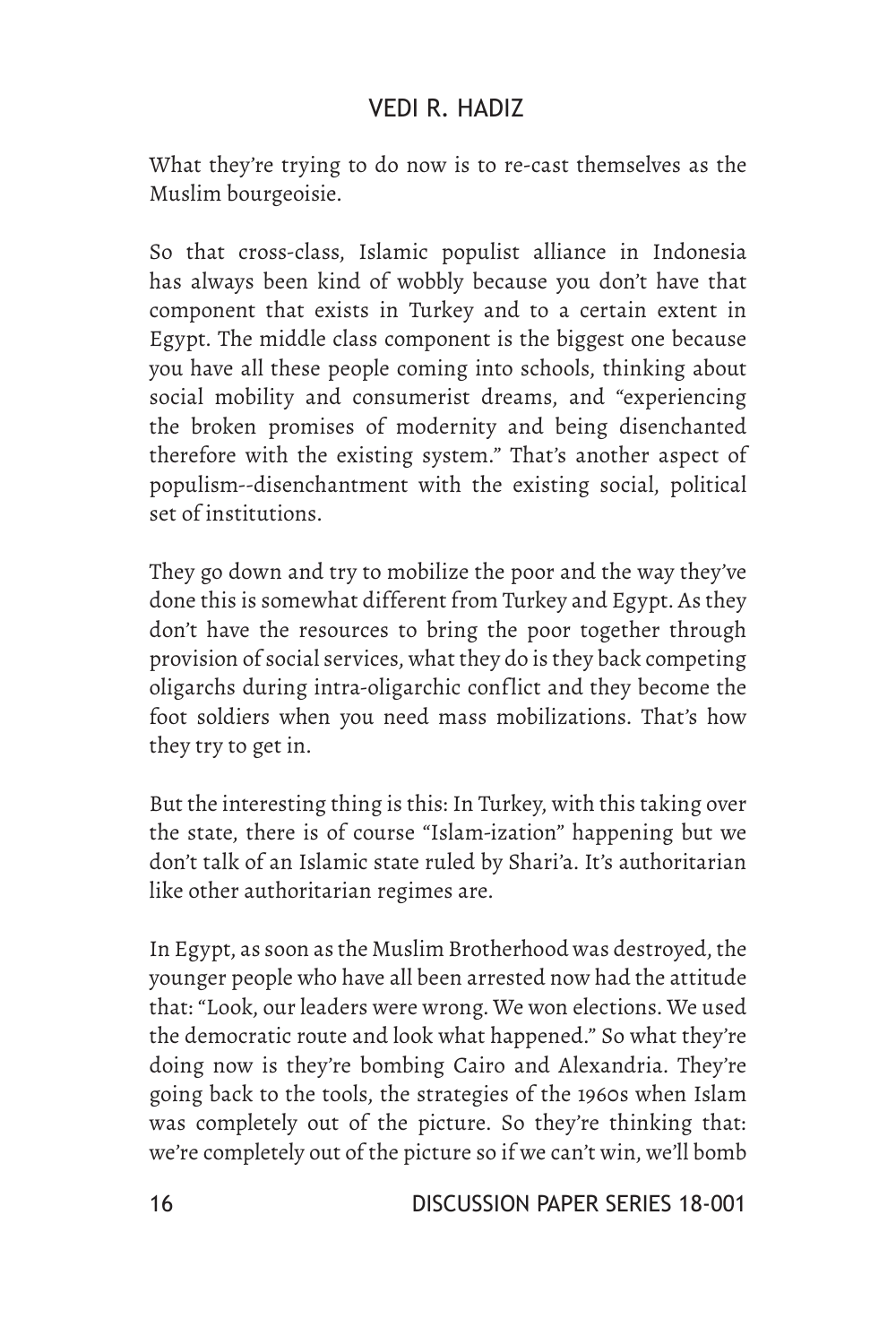things. In Turkey, you almost have none of that violence. If there are bombings; it will have to do with the Kurdish struggles. Lately, ISIS too but that's partly a geopolitical regional issue, rather than strictly Turkish.

So in Indonesia such a cross-class coalition has no chance in the near future of winning the state and has never dominated civil society because it can't. You've got a very factional and fragmented Islamic Populism. Some of them go the democratic route because of the money politics and all that. They can also accrue money by engaging in rent seeking activities. The Islamic parties are just as corrupt as any other party although they talk about the ummah and morality and so on. But you also have organizations that are anti-democratic and those that take the route of violence, including terrorist groups like Jemaah Islamiah. And the reason for this is not about the lack of liberal values, pluralism, and the like. It's the consolation of social power whereby these guys don't have the chance of dominating the state or civil society through the mainstream institutions and therefore they use strategies outside of those institutions. I think that in many ways, if you're going to talk about terrorism and so forth, it does have to do with people who don't think they have a chance of getting through the normal channels so they have to go outside of them.

I've talked about why I did the research, as to why the approach is political economy, the three trajectories, and I've talked about what Islamic Populism is all about. The thing I want to say is that although I'm talking about things that are a global phenomenon, their manifestations will be contextual and that's why you have those different trajectories. So if one were to think about Islamic Populism and strategies of Islamic politics– whether they be democratic, non-democratic, or violent in different countries, let's say the Philippines, one has to look at the position of Islamic politics within the constellation of power.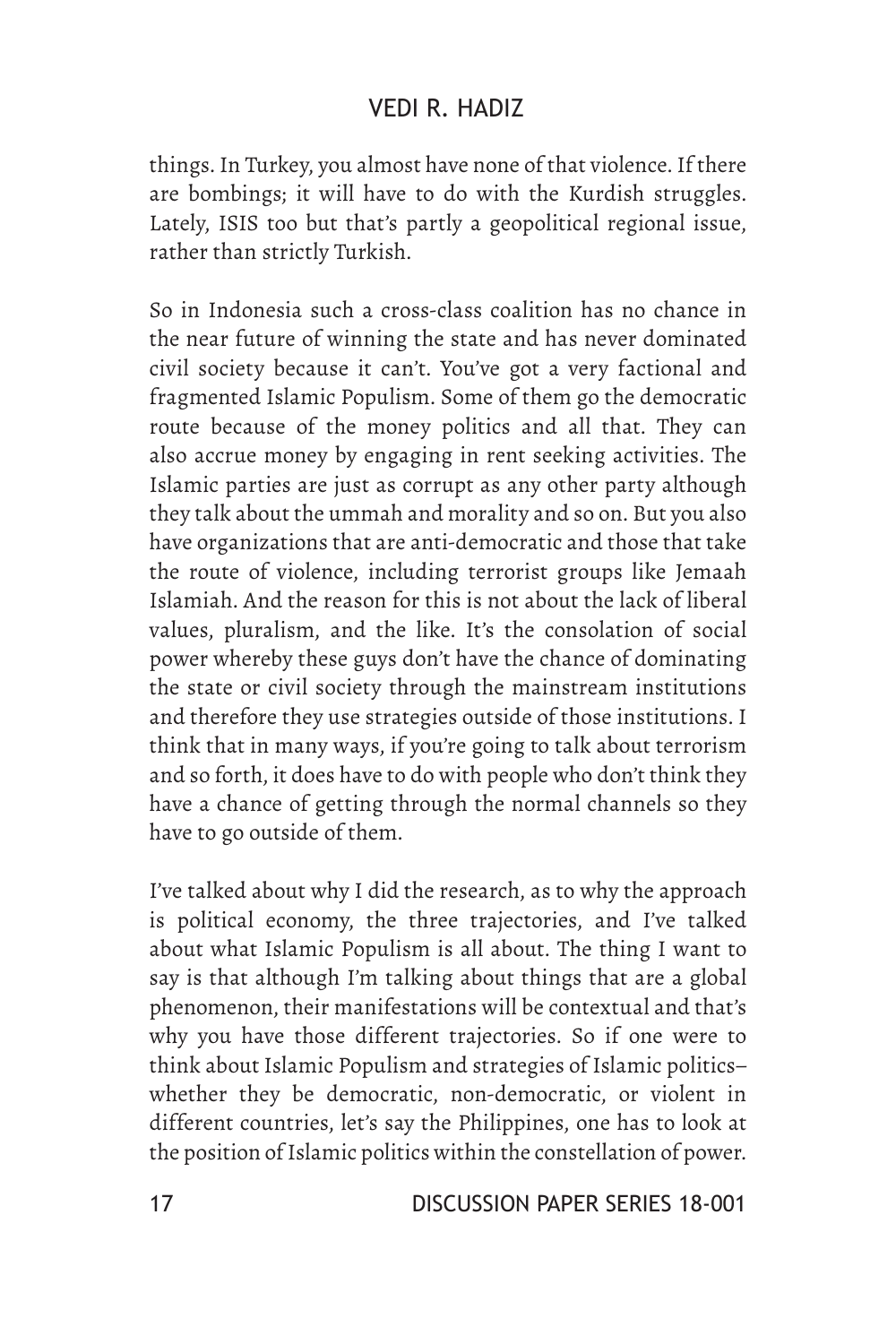If you've got Marawi, you've got to think whether this is actually a response to the particular context that they find themselves in the Philippine case. Again, I'm against this one view that says: "it's innately Muslim" and that sort of thinking. It's the context of things that determines the kind of alliances that are made, the kind of strategies undertaken, and the kinds of goals and objectives that agents of Islamic politics set for themselves.

#### OPEN FORUM

In the open forum, **Janus Nolasco (Asian Center)** asked where the *ulama* as a class comes in, as he felt sure they historically had a partnership with whoever is in the ruling party, and that the clerical class had business interests as well. He also opined that while Vedi Hadiz focused less on the ideational context, it could be the case that ideas also had an impact particularly in the language used and the themes projected, and not just about class. On the framework used by Prof. Hadiz, Nolasco wondered whether it could also be used in the Iranian context Khomeini, "harnessing the notion of denying the rule of the jurist." The relationship between business and class may not be so easy to determine given that "the bazaar owners also supported Khomeini." Finally, Nolasco asked whether the notion of marginalized Islamic communities could also be applied in the case of the rise of the Islamic State. But what about the context where Islam is not marginalized?

**Prof. Hadiz** replied that in the case of the *ulama*, a different context would yield a different model. In the Turkish case they threw out the Ulama in the 1920s so the latter had to develop a semi-underground religious order to keep Islam alive in the public sphere. One of these was Said Nursi who was part of a Naqshbandi sect and is considered one of the reference points for the Sufis.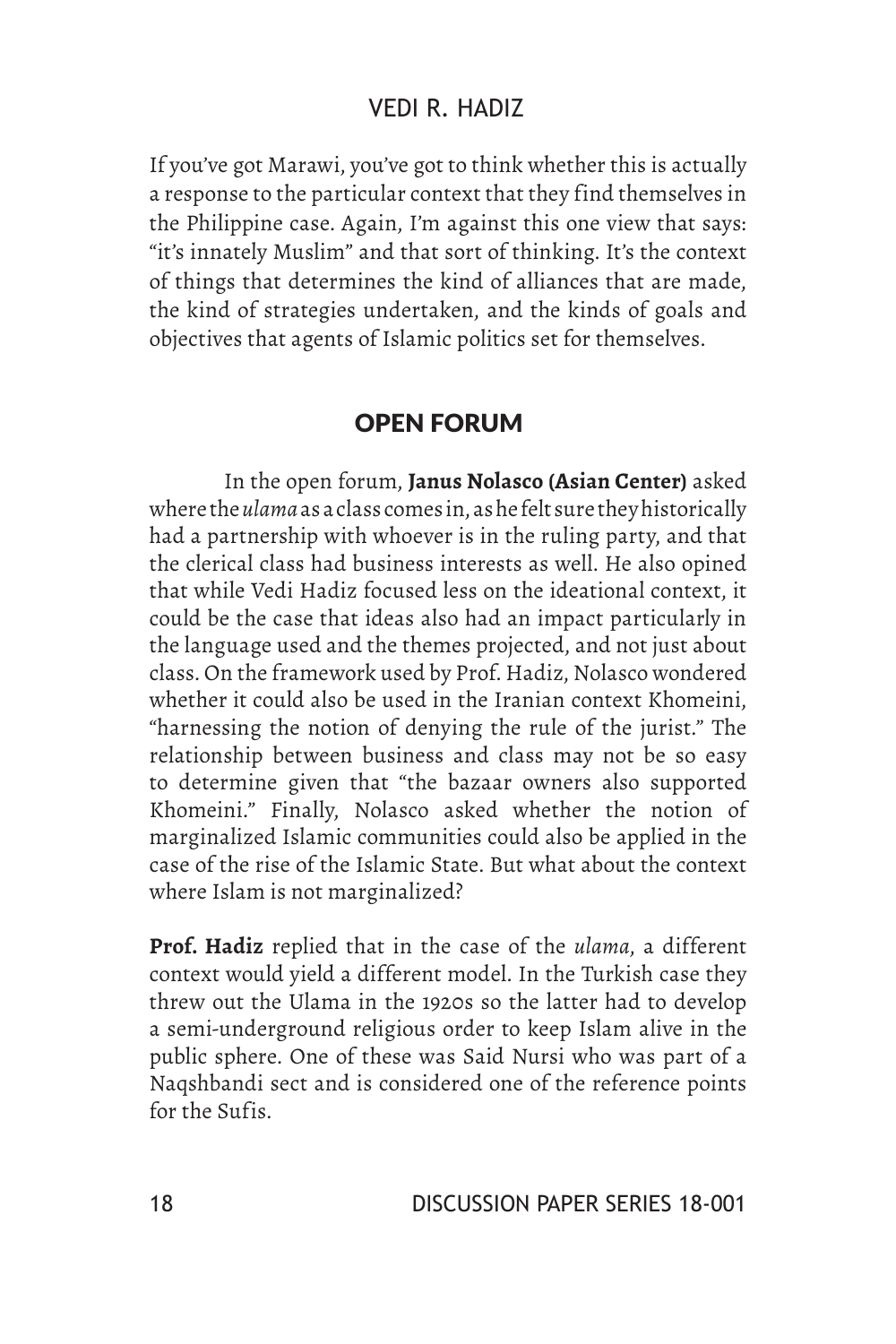The more general model is that the Ulama supports whoever is in power. In Egypt, al-Azhar and the Muslim Brotherhood in Egypt criticize each other. When the Morsi government floated bonds, the al-Azhar establishment said that was un-Islamic. When al-Sisi floated bonds they said that is for the national interest. But then, the economic assets of al-Azhar were confiscated by the state and therefore it became economically dependent on the state.

In Indonesia, the ulama are basically under the Nahdlatul Ulama and the Muhammadiyah so they go back to the colonial period and they also tended to be supportive of whoever is in power, partly because a large part of the funding of the Muhammadiyah and the Nahdlatul Ulama came from the state. Although sometimes they can get critical and not be supportive of the state.

Iran is an interesting case because the class structure of Iran was such that in the 1970s the Mullahs were sort of linked up with the interest of small landowners and that of the bazaaris, the merchants. The Shah's modernization project meant a kind of rural transformation that threatened the class interests of the landlords. The Shah wanted industrialization and, therefore, for people to move from the villages to the cities, posing a class threat to the Mullahs.

The 1979 Iranian Revolution was not necessarily an Islamic Revolution as Sami Zubaida pointed out. In 1979, the base of support for Khomeini was everyone including the communist Tudeh Party, the Mujahedin Khalq, the followers of Ali Shariati, and the liberals. They were all behind Khomeini because he was the glue that put them together and he espoused social justice. On the other hand, 1983 was an Islamic revolution when Khomeini and his "revolutionary guards" moved against their allies in the revolution. The Iran-Iraqi War followed where the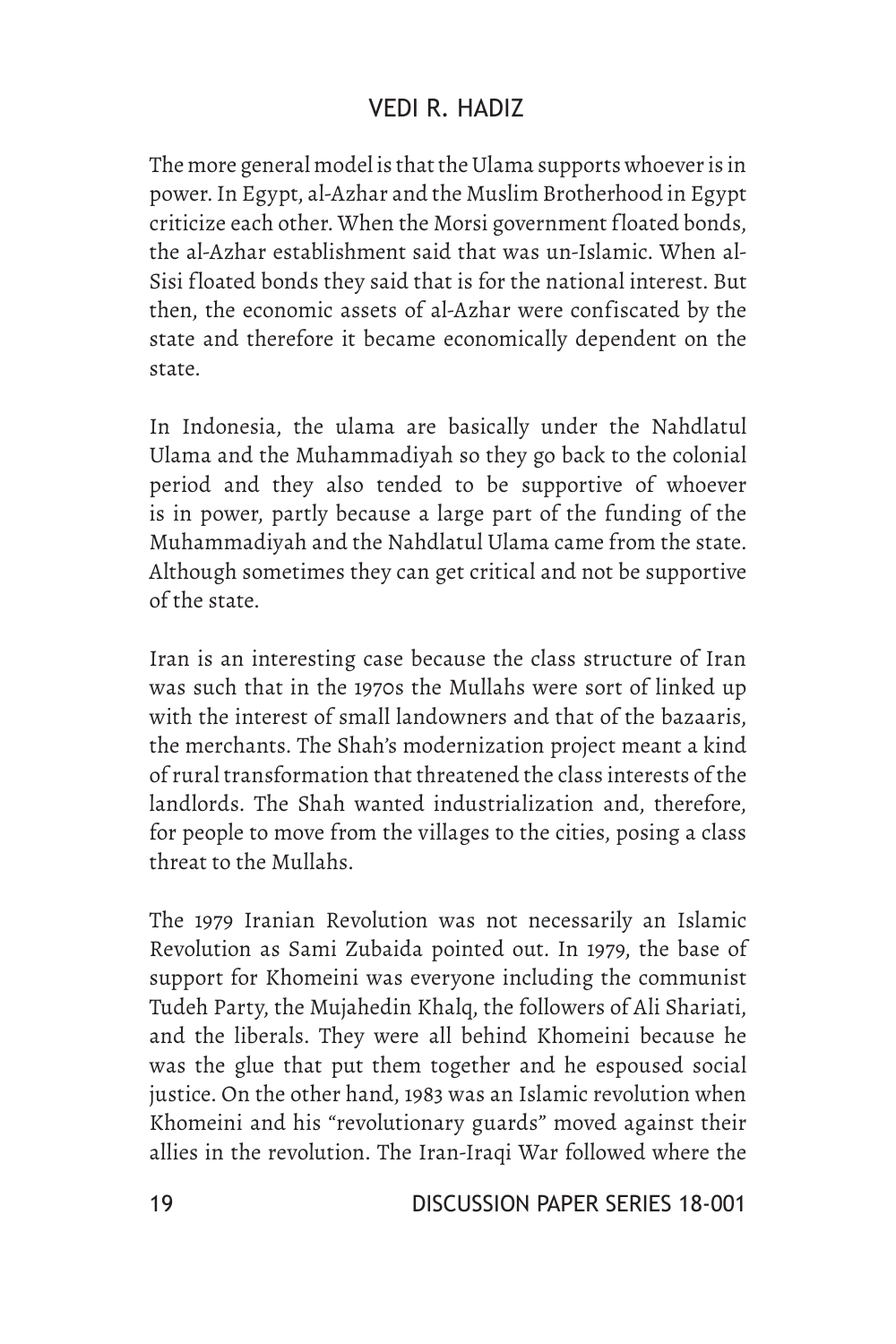Mujahedin Khalq actually moved to Iraq and were portrayed as traitors.

That explains why the Mullahs are part of the Islamic state. But more than that, a current conflict in Iran is between state and private capitalism. Traditionally the Mullahs have been presiding over the state sector. People like Ahmadinejad represented their interest. Against them was this rising liberal current wanting privatization. Some of them had representation within the Mullahs, but it was mainly Rafsanjani, who was considered one of the richest men in Iran.

Asked whether this was the great revolution of 2009, Prof. Hadiz replied it was not necessarily so but that it also brought together people who weren't really all that interested in the state versus private capitalists. They just wanted their freedoms. This was an interesting case of dissent against an Islamic state being couched in Islamic terms, the subject of a book I edited called Between Dissent and Power: The Transformation of Islamic Politics in the Middle East and Asia.

In the 70s you have various forms of dissent against the state. Back in the 50s there were leftist Islamic visions as in the case of Mossadegh who was a radical nationalist but whom the CIA portrayed as a Marxist. But it's not only in Iran where Islam is being put forward as a cultural resource to deploy dissent against the regime. In Iran it may be a more liberal form of Islamism which Asef Bayat calls post-Islamism. But in Saudi Arabia it's a more austere form of Islam than the state practices. This needs to be written about more. In the 1960s Nasser kicked out the Muslim Brotherhood who ended up in different countries--in Europe and so on, but many of them ended up in Saudi Arabia. In the 1970s, in Saudi Arabia, the Muslim Brotherhood's organizational capacity met with Wahhabi rigid doctrinairism. And the product of that, to put it in a rather sweeping generalizing term, was Osama bin Laden.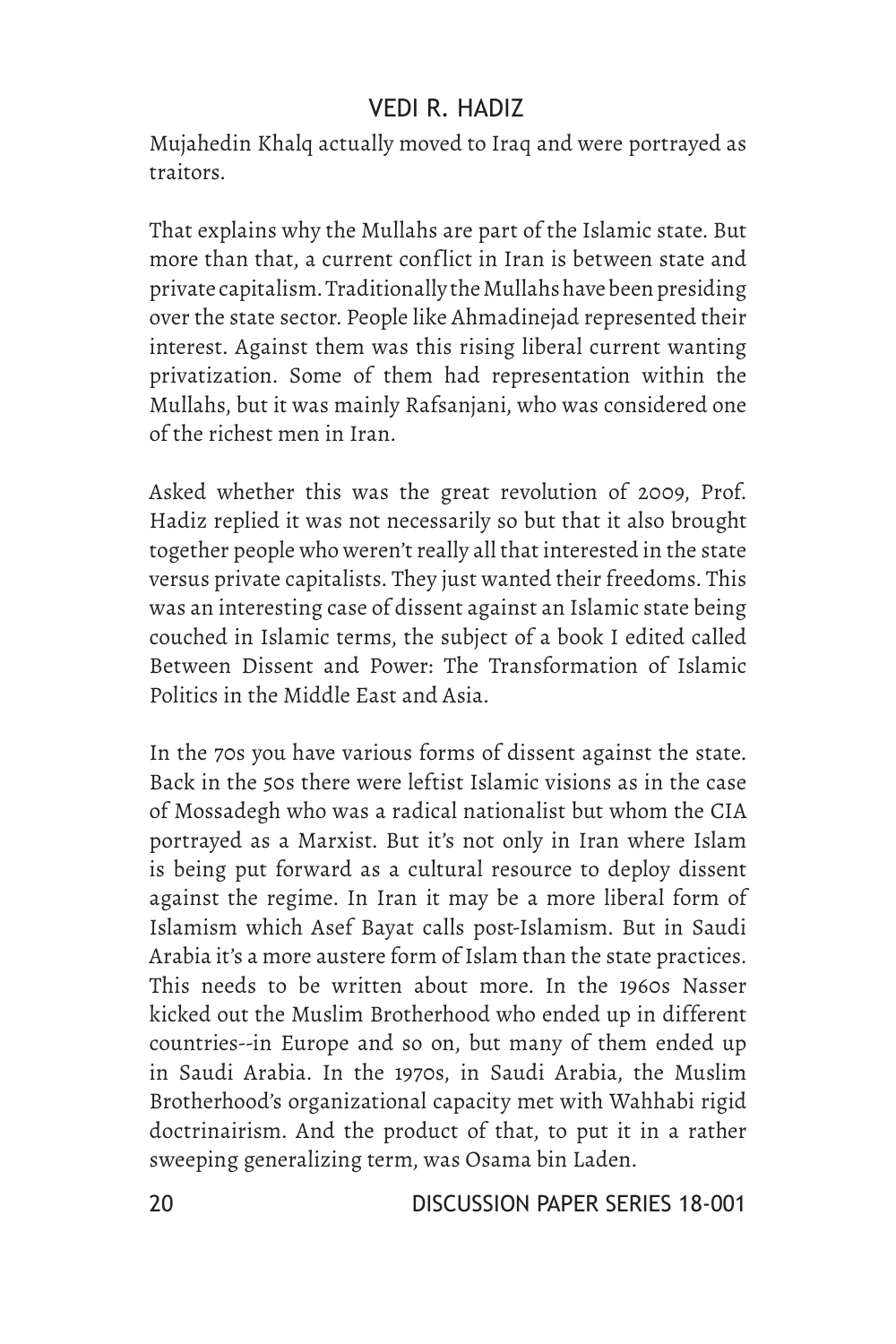This is where religion is being used to fight religion. In fact, in other regimes which legitimize themselves on religious terms. In the 1970s there was this attack on a mosque by a rather austere group of Muslims. Instead of liberalizing, the state responded by being more austere because they were trying to out-austere it.

**Ananeza Aban (Freedom from Debt Coalition)** asked about the Egyptian context when Nasser implemented the distribution of land under agrarian reform. She asked what the result of such a strategy was since at this point there still is such elite domination. In Mindanao in Southern Philippines the challenge is that there are still large tracts of agricultural land. The Muslim bourgeoisie or elite Bangsamoro people are also the landlords of the island. And the trajectory of the government is really on developing agribusiness plantations. Conflict-affected areas are being converted into banana and pineapple plantations. In terms of management and the agricultural scheme it's still governed by the elite and definitely neoliberal in structure.

Aban also asked about Prof. Hadiz's analysis on the Marawi crisis and on the Duterte government's federalism project and whether this can work in Mindanao.

In reply, Prof. Hadiz, shared that Nasser indeed had a radical land distribution program and also provided free education. The state was omnipresent and had all kinds of economic and social growth. This is exactly the sort of thing that older people in Egypt and the Nasserists, are nostalgic about. But Nasser got into trouble because of two things: one, was the 1967 six-day war with Israel, where Egypt was completely routed thus beginning the process of delegitimizing Nasser. Secondly, he had fiscal policies born out of this need of funding and they ran out of money. The same with Sadat when he was in power. Not being a major oil producer, Egypt failed to cash on the oil boom of the the early 70s.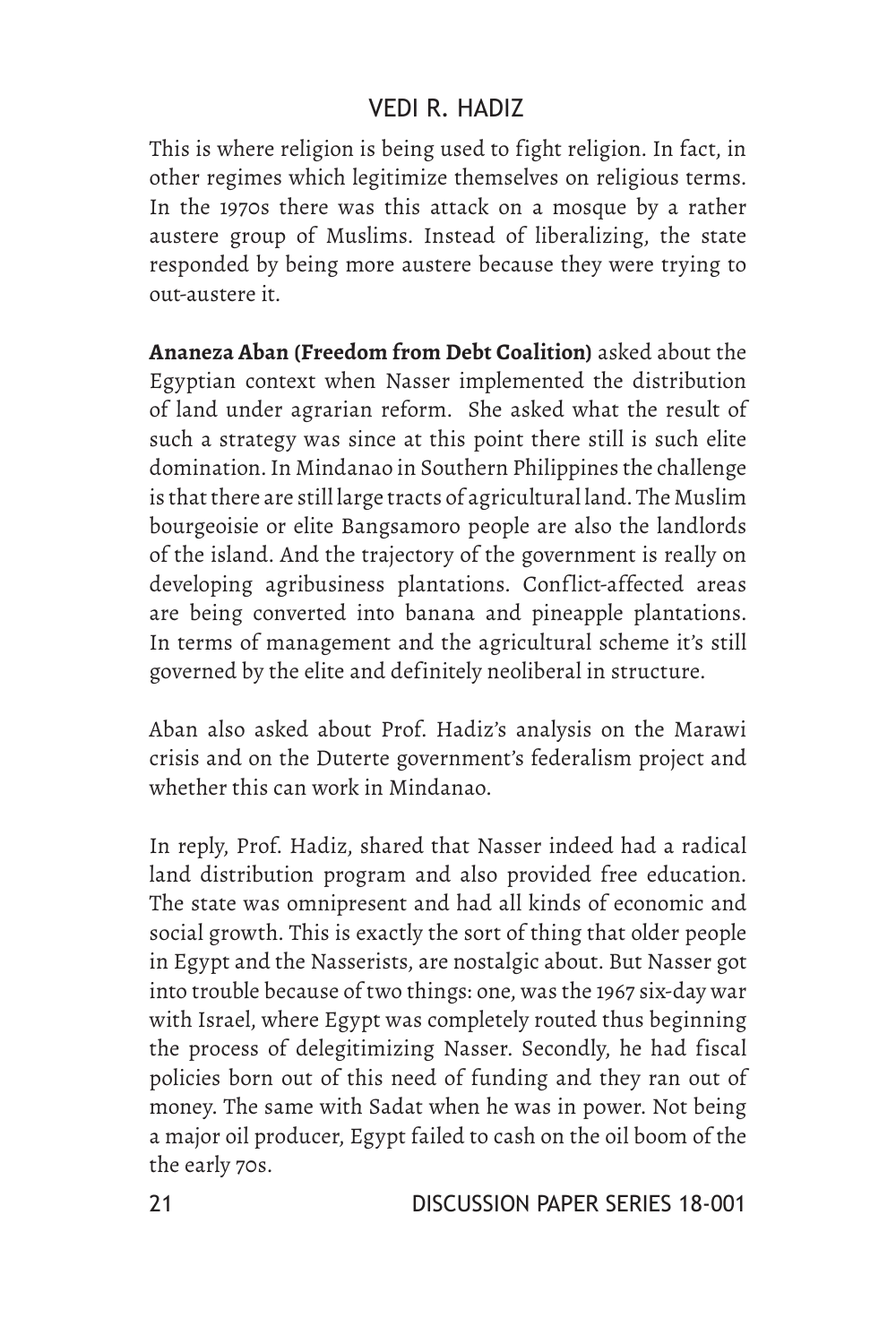What Sadat did when he replaced Nasser was to reverse Nasserism. Not only did he get rid of the cult of Nasser, he had to erode everything that was Nasser's and that included the Nasserist State that was in social welfare. This is what opened spaces for the Muslim Brotherhood whose members were let out of jail. They had existed underground in different manifestations. Mubarak allowed them to run in the elections but not under their own party; at first under someone else's banner, sometimes as independent candidates. One time they got a hundred seats or something like that. The next election was completely rigged so the Muslim Brotherhood would win nothing. That was the sad fate of Nasserism, it ultimately hit roadblocks due to loss of a major war, which was disastrous for Egypt; and also because of the failed fiscal policies of the state.

Prof. Hadiz thinks that, essentially, Marawi is a local conflict. And as is happening all over the world – in Indonesia, Africa, Europe, Middle East, the groups who are there have their own nationally defined grievances, and who tagged onto, at first, Al Qaeda and then ISIS to provide them with legitimacy and also to provide them with the idea that they're actually stronger than they really are.

Of course, for ISIS, who are now being eradicated in their stronghold, it is always nice to be able to say that you have followers everywhere because it means they're still relevant. So, even if you did have direct connections with ISIS and you go through certain individuals it's mainly a local conflict. That is also the case with Jemaa Islamiyah in Indonesia even though it's often portrayed as a subsidiary of Al Qaeda. What they really wanted was to form an Islamic state in Indonesia, not an international caliphate.

If it's a local conflict you have to look at the local constellation of power, what's really involved there and what's at stake in the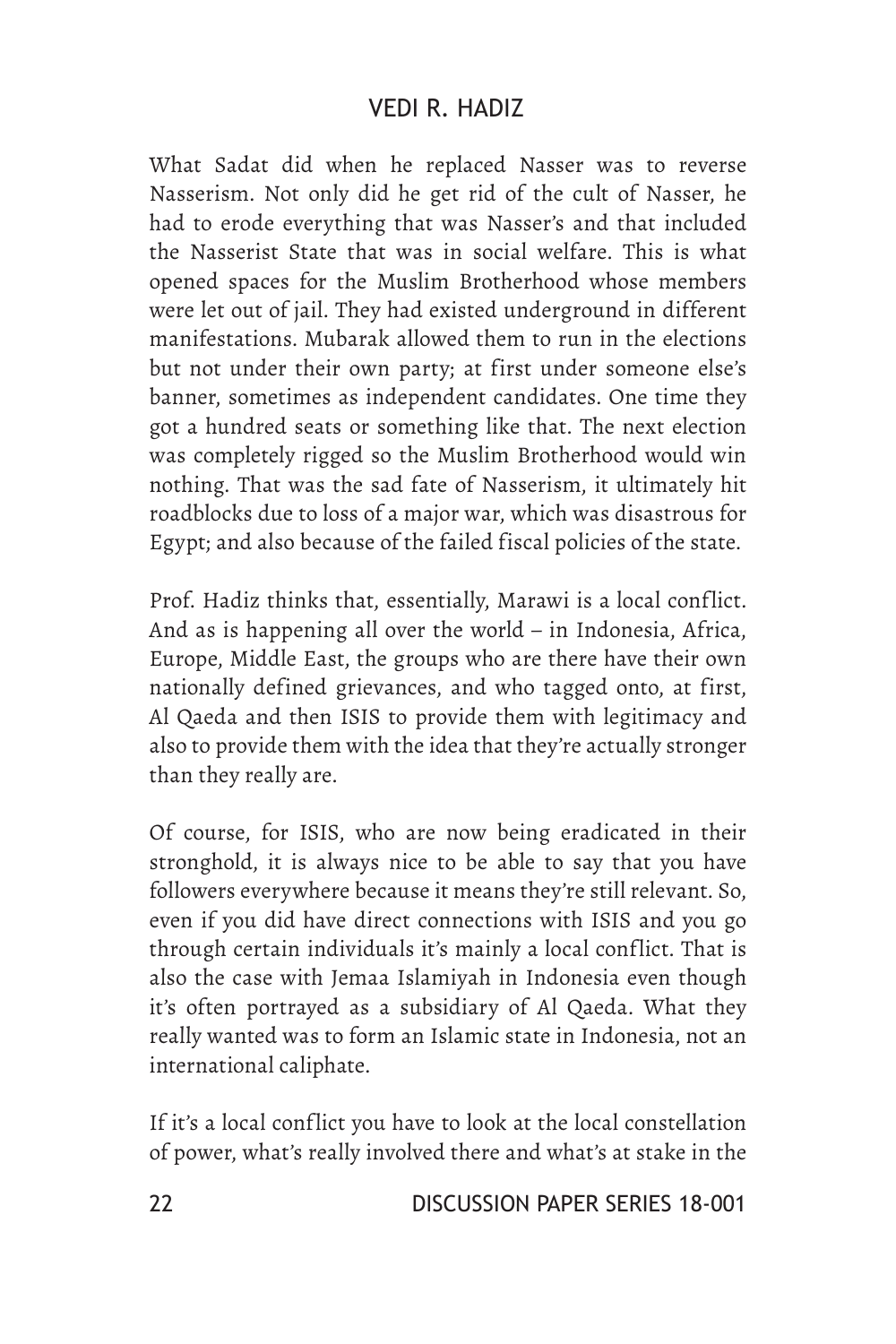fighting. In all probability, what's at stake are natural resources, land, and conflict between local elite families.

**Dr. Nassef Adiong (UP Institute of Islamic Studies)** observed that in Prof. Hadiz' book, the ummah is the common narrative present in Islamic societies. He asks how then does Turkish society, Egyptian society, and Indonesian society use the ummah as a rhetoric in the "suspension of difference" to use Hadiz' term? And there's also the manifest context which American scholars use in the Islamization of knowledge--Islamic politics, Islamic social sciences, Islamic this and that.

Dr. Adiong then inquired as to what are the particularistic demands that support the major narrative of the ummah in the contexts of Turkey, Egypt, and Indonesia that would validate Prof. Hadiz' idea of Islamic populism apart from what has been presented about how populism has been used in these three Muslim societies. In pre-modern and modern times, ummah, as a theological and social scientific term is rather ambiguous in that it can be relevant to different contexts; it can be about the followers of the disciples of the prophet but between the 19th century and a bit oriented in Islamic scholarship, ummah became a dominant source of communicative difference.

In response, Dr. Hadiz said that Muslims still live in the material world and the particularistic demands are going to be followed by and will significantly affect what one encounters in everyday lives. Just like anybody else in this world, whether Muslim, Christian, Atheist, etc., the first thing that people think about is, "okay, we're in this horrible capitalist world." They want a place to live, education, access to health and so on. Now, these things are universal but you can think about the absence of these services for example in moralistic terms. You can say that a government that doesn't provide these services is immoral. A government that doesn't provide these is *zulm*. That brings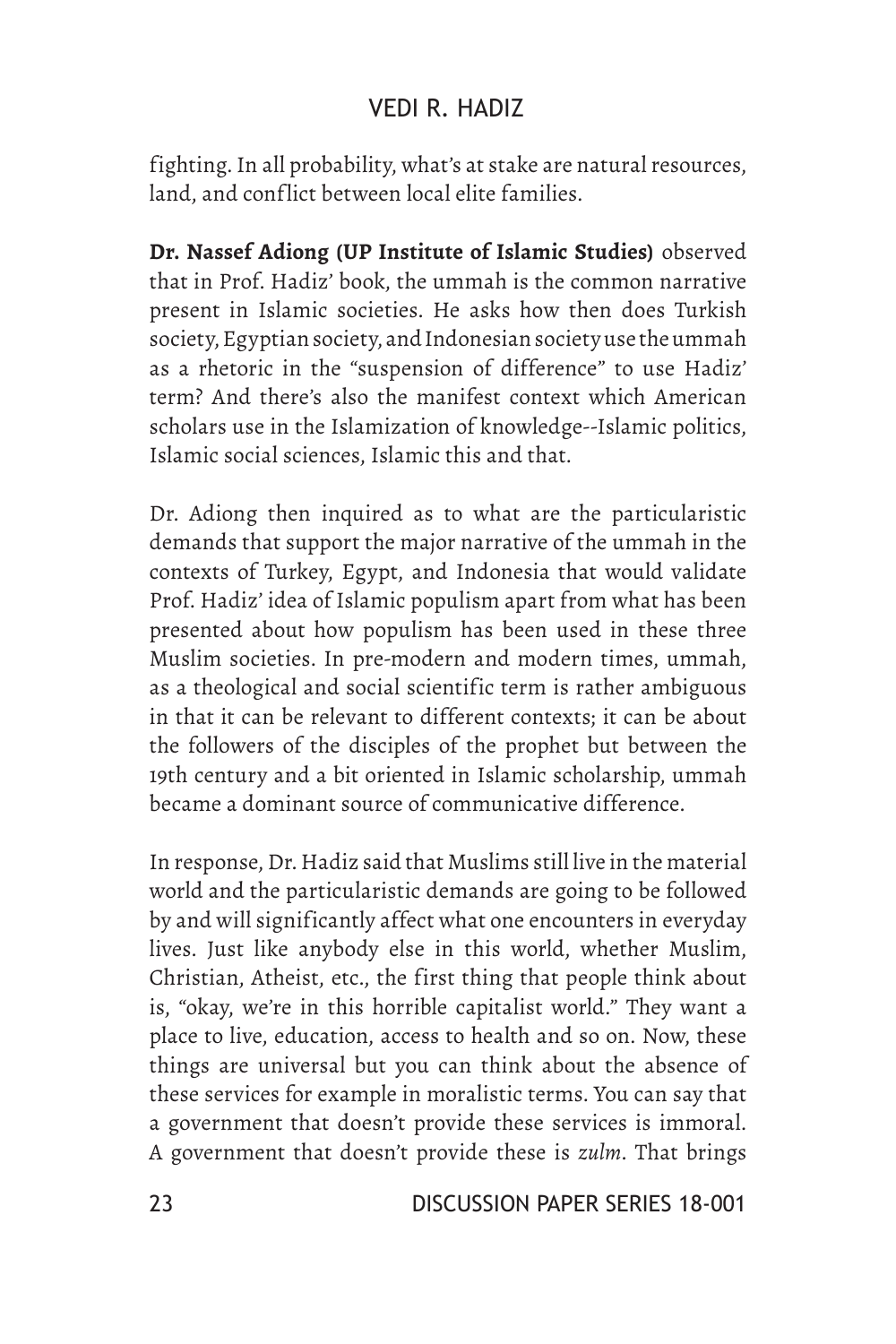together these particularistic demands behind the language of Islam because like populism in general, the people, who in this case is the ummah, is portrayed as the good, virtuous, and the pious.

The point is to articulate these actually profane particularistic demands in religious terms. That is what has been done in the different levels of effectiveness in Egypt, Turkey, and Indonesia. Sometimes the contradiction between the sacred and the profane actually gets kind of amusing. Prof. Hadiz recounts an interview he did of someone from the Al-Nour Party which is the main party of the Salafis in Egypt. The Salafis according to their doctrine should not even be in the elections because elections are part of a Western system of government which is un-Islamic, because Islamic countries should be run by a caliphate. So Hadiz asked this Al-Nour spokesman: "Look you're part of this Salafi front; now you've formed a party and you're entering elections. Doesn't that go against your doctrine?" And the Al-nour person replied: "Well, let's put it this way, Mubarak is out: the field is open. We're contesting everything to help shape what Egypt will become in the future. So we'll enter elections. How we're going to validate that theologically we'll think about that later."

Prof. Hadiz argues that there will always be these internal contradictions between the sacred and profane and Islamic politics is essentially just like any politics in the world. It's about contestation over power and resources and organizing and mobilizing people is part of it. He reiterates his rejection of the "Muslim exceptionalism" thesis which he views as extremely patronizing to Muslims as if they're a different species altogether.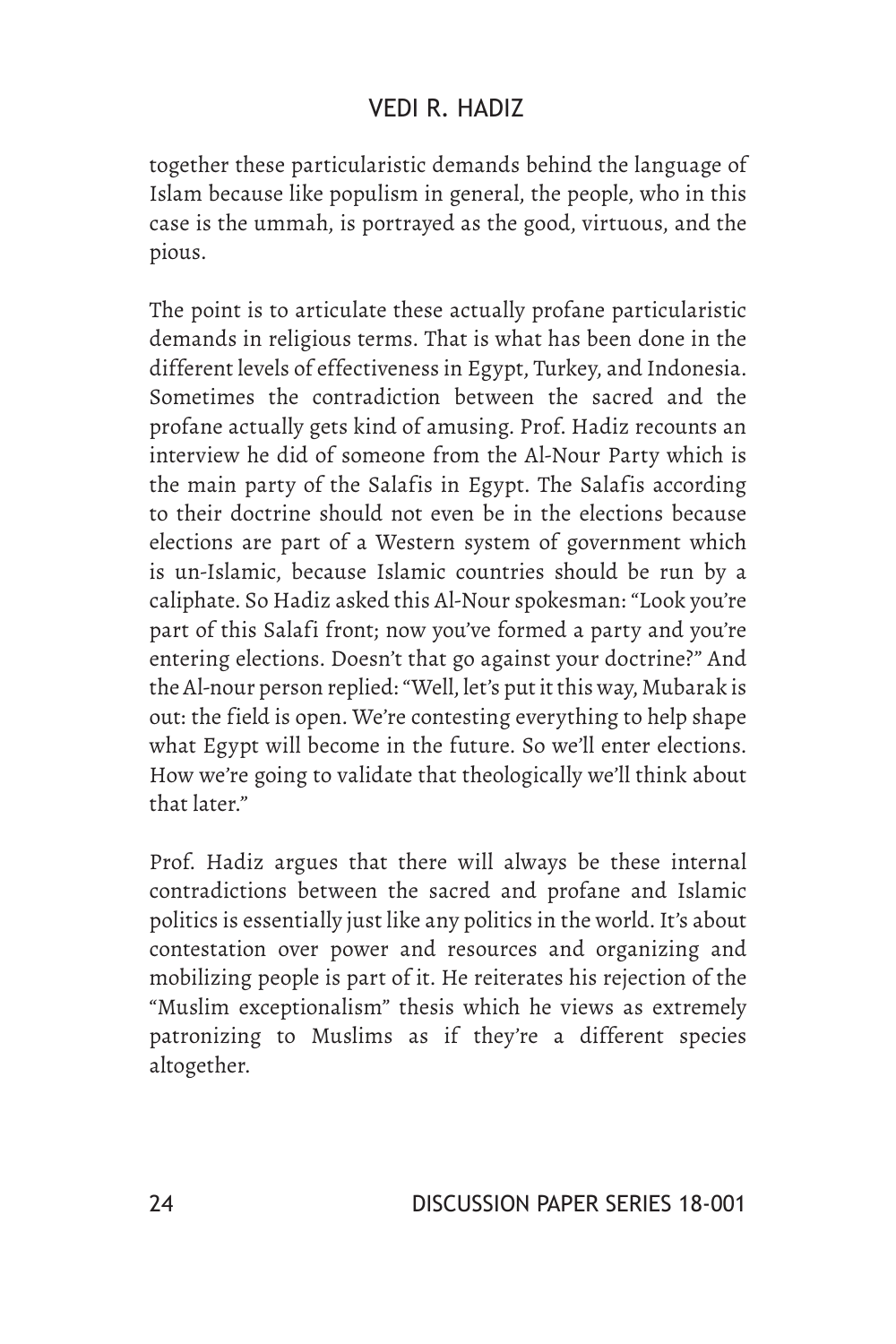**Dr. Eduardo C. Tadem (UP CIDS)** asked about the Left and why it never really made a bigger impact in Middle East in all the years. At certain times there were strong Left movements in Middle Eastern countries; in Egypt, for one, as well as the presence of sympathetic heads of state. Nasser was one but so was Saddam Hussein and other leaders. There were legal communist parties operating as well as other leftist groups and they fought against colonialism and participated somehow in the agenda of nation building in the post-colonial period.

Tadem asks why the Left was totally overtaken by the Islamic movement? Is it just the question of ideology versus religion? Because many of the leaders from the Left were also Muslim. Using their Islamic ideology while espousing (sometimes) communist ideas. Nasser had an alliance with the Left but he later initiated a crackdown. Can we say that it is similar with Indonesia where a large number of communists were massacred? There was crackdown, political manipulation, and exiles but no massacre in the Middle East.

Prof. Hadiz acknowledges that on the Left, nothing as bloody occurred in the Middle East as in Indonesia. The general context of Leftist contestations over the post-colonial state took place in the same Cold War global environment which affected the fate of the Left everywhere in the world and, in the Middle East as well. Leaders like Mosaddegh make a good example. As Iranian Prime Minister, Mosaddegh wanted to nationalize British and American companies in Iran and the CIA overthrew him and installed the Shah. Nasser was pro-land distribution but he certainly didn't want the creation of private property, and so he hated the communists.

The first clamping down on communist parties in the Middle East already occurred in the early 60s as the post-colonial state developed and a strata of military bureaucratic interests gained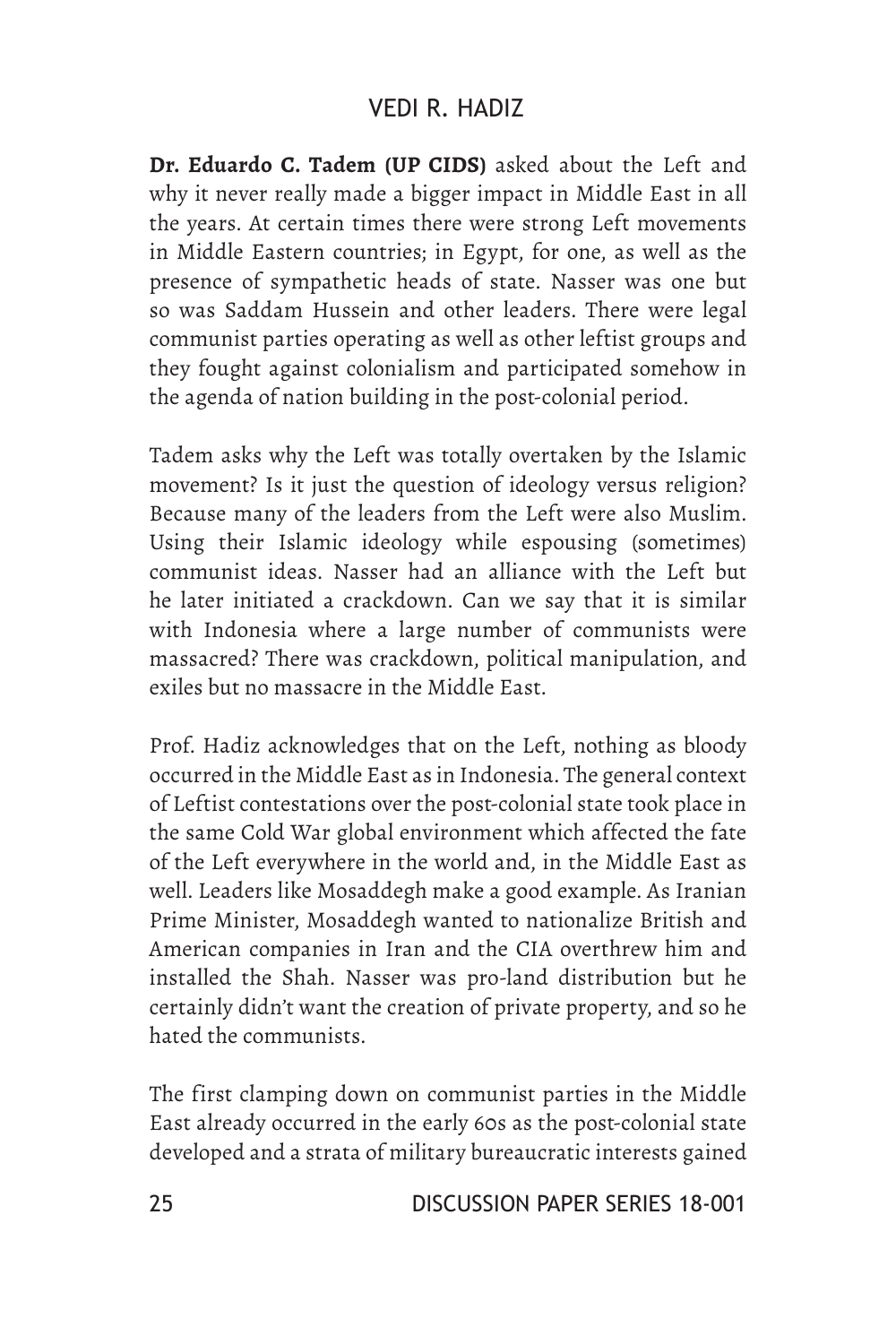control that developed an interest in insulating themselves from popular challenges as represented by the Left. This is where all sorts of dirty deals with the CIA would take place as well as other deals with whoever and whatever one could use to fight the Left. For example, the idea of the communist being atheist and so on would be used even by governments that are normally secular and not particularly religious. The reason for this is that in terms of gradation the Left especially the Communist Left posed a more fundamental challenge to the social interests that have gained control of the post-colonial state in the 70s and the 80s. So, destroy the Left first, let's recruit Muslims to destroy the Left, and then deal with the Muslims. That's generally the pattern. In the context of the Cold War there's all sorts of international things supporting that.

Hassan al-Banna, when he set up the Muslim Brotherhood in 1928 actually said something like this: the problem with Egypt isn't that of capitalism, it is that of colonial capitalism. What is needed is Islamic capitalism. So, from that point of view, those people in power could at certain times think maybe you work with the Muslims as long as they behave. Often, they would cooperate as was the case for a long time in Indonesia. So as long as the Left was there, the Muslims were important. When the Left disappeared, the Muslims became more vulnerable and that's always the case.

Dr. Tadem followed up his question by inquiring on the strategies the Left itself pursued in advancing their cause. Were they doing things that eventually contributed to their demise in terms of their strategies as in the Maoist "surrounding the cities from the countryside" or even being pro-Soviet and being more bureaucratic?

Prof. Hadiz replied that the strategies differ in different places. In Iran they chose to support Khomeini. Eventually, that was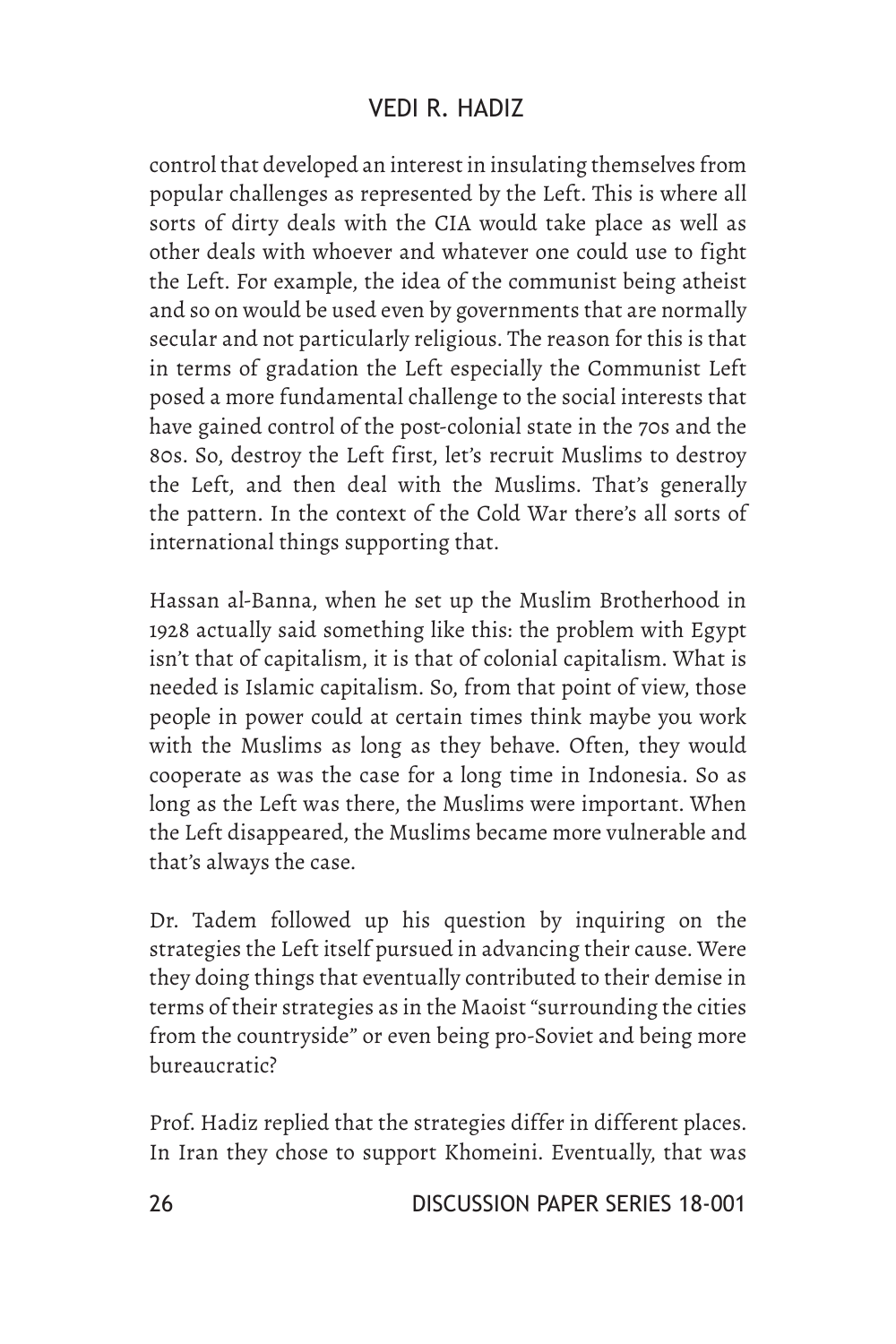revealed as a mistake and that caused their demise. In Egypt, the Communists initially found it easy to live under the tutelage of Nasser but then the state turned against them. They were completely unprepared to deal with that. In other places they let themselves be coopted by ruling nationalist regimes and lost whatever legitimacy they had as a communist party.

The Left in Tunisia, on the other hand, though not necessarily communist, was very much identified with the Habib Bourguiba regime which was before the Ben Ali regime. That cost them in the current fight in Tunisia now. Habib Bourguiba who took over Tunisia at independence was an extremely secular leader; very French in his ways. He went on TV during Ramadan and drank champagne and said: "Stop me from doing this." He did things like pulling over the veil of woman.

Bourguiba, distrustful of the military because he was a civilian, built a party apparatus which was supported by trade unions. So, the trade unions and the Left in general became identified with the Bourguiba regime. In the 1970s, Bourguiba suppressed the Muslims and the people who later became the Ennahda party under Rached Ghannouchi.

In the 80s, Ben Ali raised these people from the 70s to attack the trade unions because he wanted to make his own regime and to distance himself from Bourguiba's state. Once he did that he hit again the Ennahda and Ghannouchi went off in exile in Paris.

In spite of the fact that the Tunisian Arab Spring was really the result of Left and trade union mobilizations, not *Ennahda* mobilizations, it was the latter that won the elections because they were identified as being the representatives of the long oppressed sectors, not the trade unions.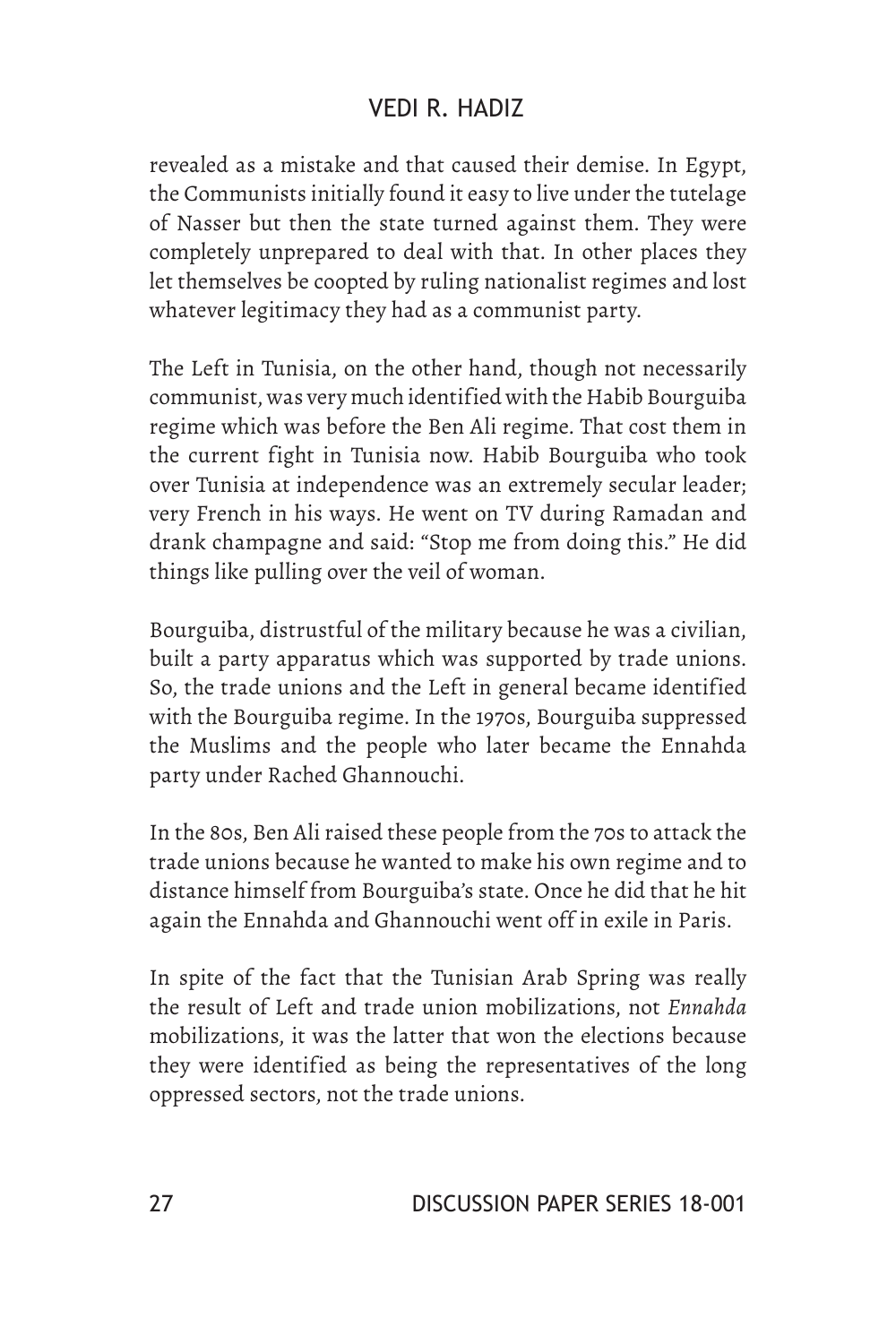Janus Nolasco (Asian Center) thinks that in the matter of ideology and religion one of the reasons why communism failed to take root in the Middle East was because it was seen as godless, as atheist. Islam itself is not really hostile to trading. Qur'anic texts and Islamic jurisprudence attest to this. And Muhammad was a merchant so this is a religion that may encourage trading so you have communism putting a damper or a hindrance to this.

Prof. Hadiz expressed discomfort when people say things like: "Muhammad was a merchant so Islam is pro-trading." Jesus was a carpenter so is Christianity pro-carpentry? He rejects the notion of any cultural propensity for Muslims to be into trading. Now, like all religions in the world you can take from the sacred book a lot of things that are mutually contradictory. So for example the idea that is culturally accepted that Islam and Islamic populism don't go together is only really true if you look at the past from today's lenses because in the early 20th century Muslim communists were all over the world. They look at the social justice aspects of the Qur'an not the trading aspects. You can do that I think with Judaism and Christianity or whatever.

In Indonesia in the early period, the Communist Party actually came out of an alliance with the Sarekat Islam. There was—Haji Misbach in the 1910s with the Dutch exile who famously wrote: "You can't really be a Communist if you're not a Muslim. And you cannot really be a Muslim if you're not a Communist." In Iran you have Muslim communists all the way to the 1980s in the form of the Mujahedin Khalq. The way that social conflicts have unfolded, mutually contradictory views come together as a matter of historical exigency in the way social conflicts are unfolding rather than something that is innate.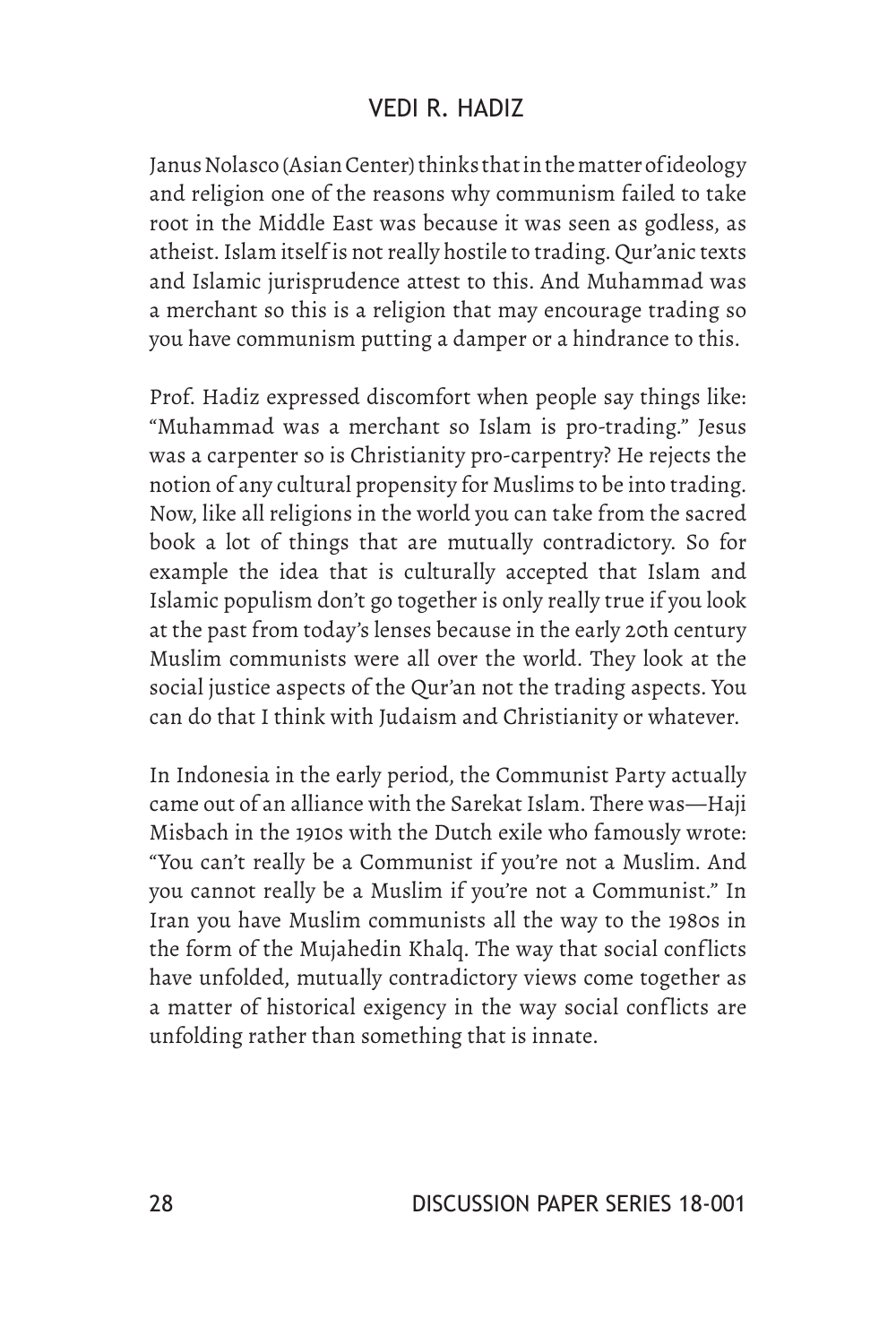**Marvin Bernardo (UP CIDS)** asked about the legitimization of power particularly in Turkey. He referred to Prof. Hadiz's statement that as part of developing a stake in the system, the current government in Turkey used secular institutions of the state, like the judiciary, the courts, to legitimize a religious movement or religious rule.

Prof. Hadiz replied that in the case of religious rule and courts, they don't talk about it as religious rule but in terms of morality. And morality is something that people should have. Because most Turkish people identify themselves as being Muslim especially in the hinterlands, though there's a secular part of Turkey. They are not using secular institutions to legitimize religious rule but rather they gain control over secular institutions to advance the interests of those who self-identify with the Muslim struggle.

**Christine Galunan (UP CIDS)** sought clarification about Laclau's identified relationship between populism and democracy. In his framework, Laclau supposes that populism has to come to recognize that the people have a stake and a say in the system. Now, Prof. Hadiz describes one historical trajectory in which Islamic movements are acting to fill in the gaps of the neoliberally oriented state to mobilize interests in terms of a moral capitalism. How different is this from a paternalistic exchange relationship that delivers material gains and feeds legitimacy in societies where democratic claims-making has not yet been established? Can you say that the material is still the basis of ideational success of the populist ideal or do you think this is what's lacking in Laclau's populism?

The other trajectory is Indonesia's extra-institutional populism which Galunan thinks is closer to Laclau's populism as a synthesis of an impossible plenitude, even if the populist doesn't have proof of its institutional capacity or the actual gains so far. She asks whether Prof. Hadiz thinks this lends credence to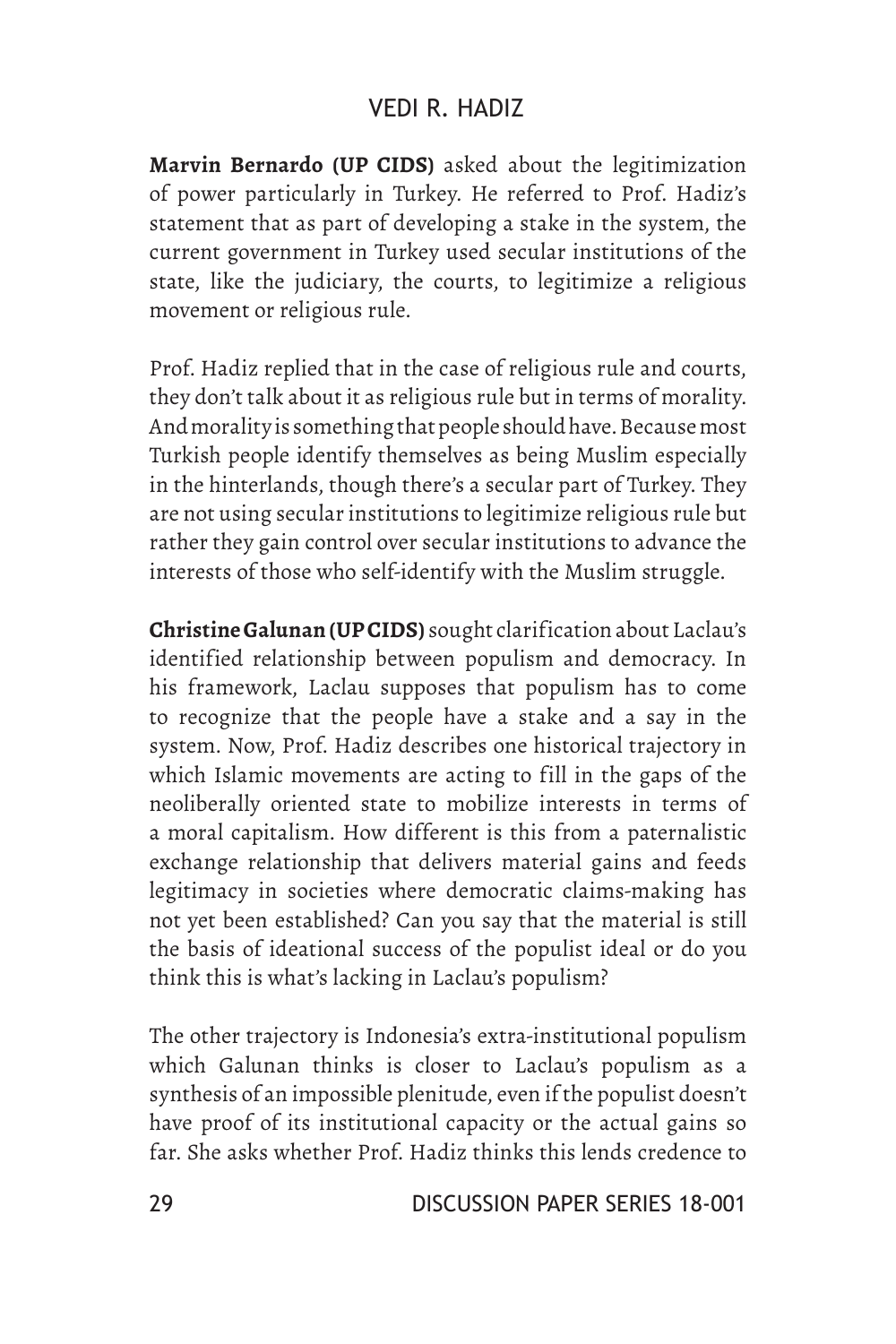Laclau when he describes material realities to be more potent in the social bases of populism but not in the actual delivery of results.

Lastly: populism subsumes the particular identities into a universal identity that fails to actually realize the entire plenitude of interests. Laclau describes this as a cyclical "dialectic of aspirations, disappointments, and grievances." If this is the case, isn't it more helpful to think of populist "moments" instead of movements with an already established mass base over time? This question is related to the supposed failure of Communism to take root from marginalized societies because the Left is taken to be an "old" outside force that fails to reconstitute identities. This is helpful to think about because historically, Chantal Mouffe together with the Podemos Spanish party made arguments why Podemos refused to explicitly align its discourse to the Left, eradicating the party's Leftism in order to successfully re-constitute their social bases' identity.

Prof. Hadiz replied that Laclau's core assumption is that populism is democracy. It's not the anti-thesis of democracy. Populism is genuine democracy for Laclau and so the main weakness of Laclau's book, if you're using it for contemporary analysis, is that the Podemos people will love it but what about all these right-wing populisms? Laclau's view isn't actually progressive because he doesn't look at the social bases of populist movements.

That's why it's said that Laclau's populism only works when you have this traditional sovereign people. That's because of the assumption that populism is democracy. But then populism and democracy may be different from each other and yet can co-exist. This is because populism can be absorbed into the existing structures of power. This is what Laclau doesn't really address. That would be a criticism of Laclau. Because they're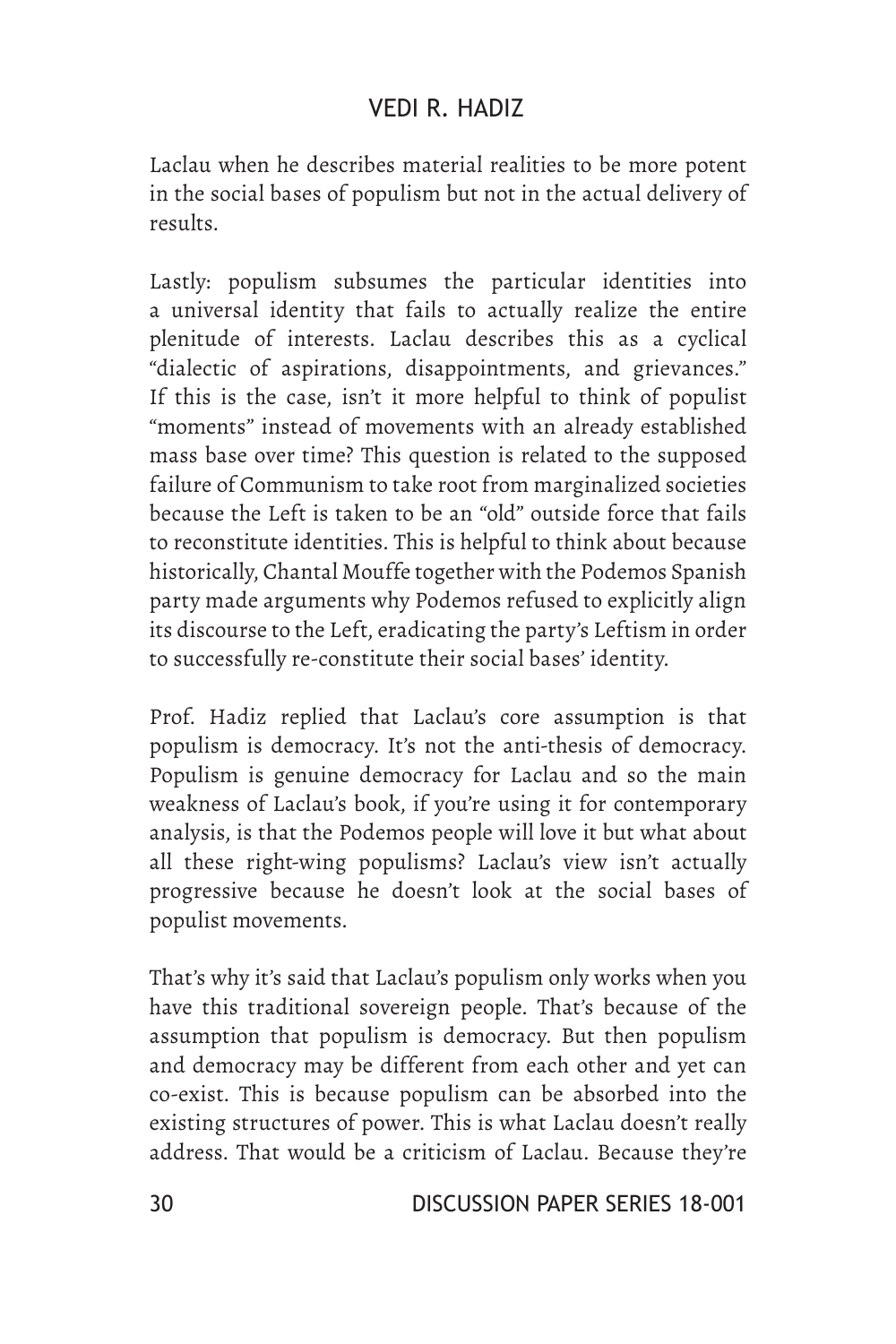all taking about Correa, and Chavez, and Morales. So that only holds if you have Laclau's assumption which Prof. Hadiz does not share. Populism can be democratic and enable different grievances to be articulated when they become universalized. But the articulations can be extremely undemocratic. That's where Prof. Hadiz says he diverges from Laclau. As far as gaps in theory are concerned, in Prof. Hadiz's book, that's exactly what he said, putting the material base back to Laclau.

Prof. Hadiz hesitated to agree on using populist "moments" rather than populist movements because moments are so ephemeral and temporal. What he was worried about in a more existential sense is that we may be moving into a post-liberal, post-socialist world whereby politics in the future is about competing forms of populism and they can be left-wing, rightwing, they can be identity-based, nationalist-based, or different elements can be combined and so on. Furthermore, that we've come to the fate where we've actually entered a post-liberal, post-socialist world where the language and the signifiers have lost their original meaning or have become irrelevant, and a new language evolves based on newly emerging, evolving, and developing populisms. So, it's not moments.

Ananeza Aban (Freedom from Debt Coalition) asked about the "Muslim Sisterhood" and the state of the women and gender issue in the context of the struggle. How do the women speak for activism or activism for women; how are the rights of women being moved forward in the present context of Islamic populism in the Middle East?

And still on the left, what would be the future in terms of the people's movement especially in the intensifying contestation of global powers?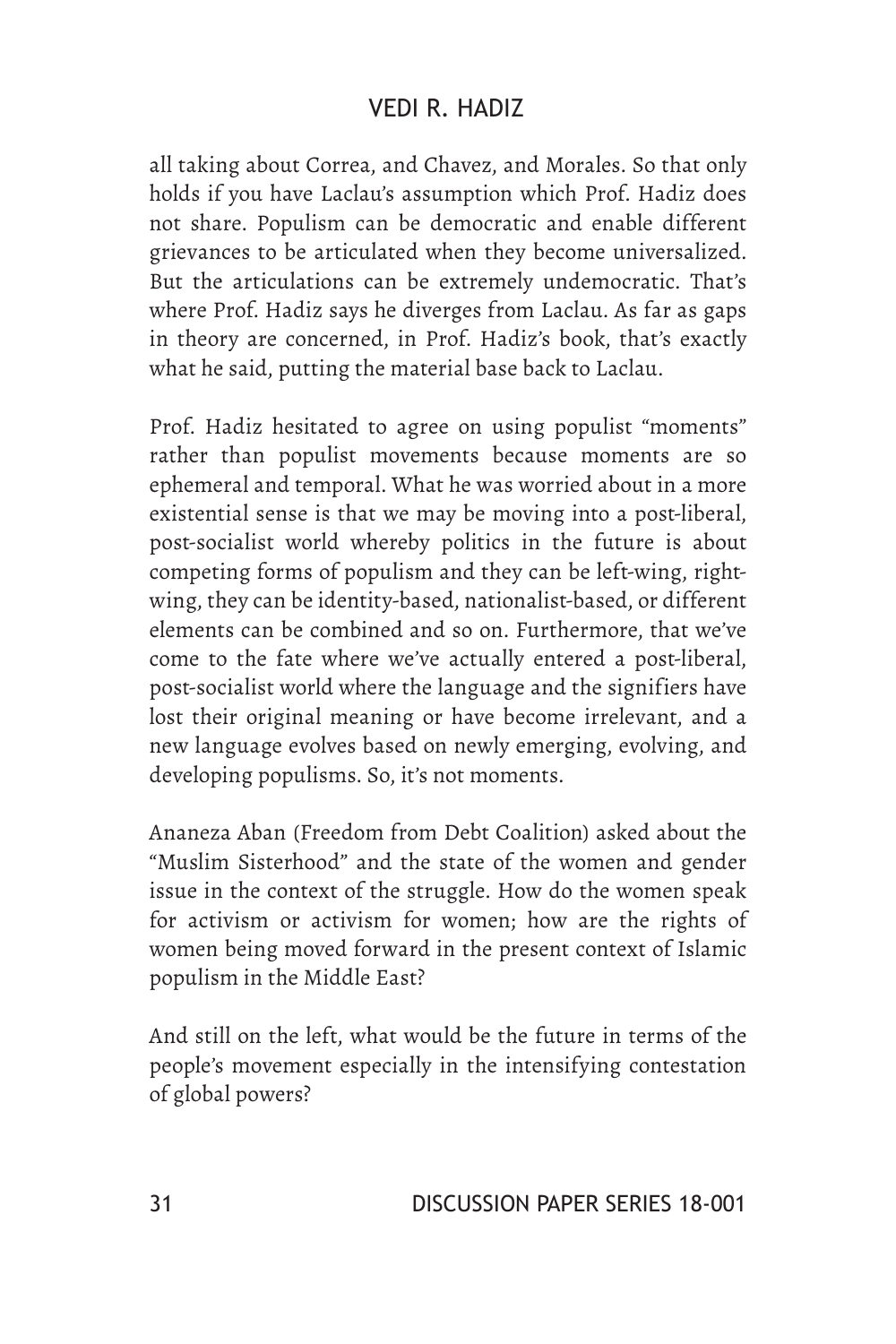In reply, Prof. Hadiz cites Asef Bayat and his work on post-Islamism. He had nice long discussions with Bayet in Egypt after the revolution. While Bayat is a great authority of Islamic thinking this post-Islamism is really based on the Iranian experience where there is an Islamic state but where they realized they had to run a modern state with all the forms of bureaucracy associated with it. That's post-Islamism and the spillover is that it moves in the direction whereby the ideas such as pluralism and rights are meant to get inserted into the Islamist discourse.

For Prof. Hadiz, it doesn't have to go that way, it can go the other way. Islamic populism doesn't have to be more liberal, it can be extremely regressive depending on its social base. If the social base of Islamic populism is a liberalizing middleclass you'd have gender and women's rights come to the fore. He reports meeting leaders of the group that call themselves the Muslim Sisters in Egypt and they've given talks to men and that looks progressive. But basically the talks are really about being complicit in the subordination of women. So, they can be complicit in their own subordination at the same time they're thinking that they're advancing the ummah. Why? Because the signifiers of the ummah include patriarchy.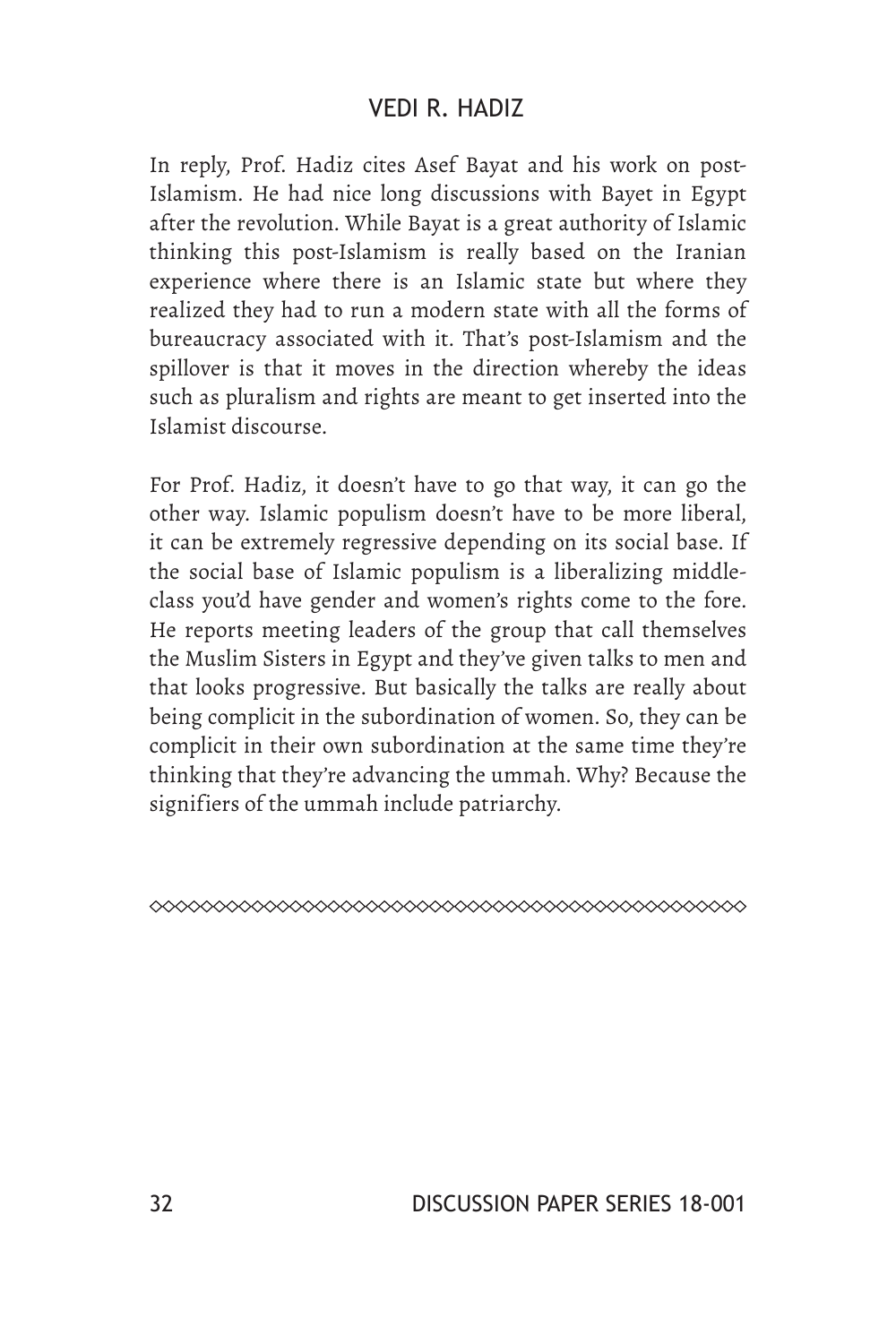*Vedi Hadiz is Deputy Director and Convenor of Asian Studies in the Asia Institute. Before joining in 2016 as Professor of Asian Studies, he was Professor of Asian Societies and Politics at Murdoch University's Asia Research Centre and Director of its Indonesia Research Programme. An Indonesian national, he was an Australian Research Council Future Fellow in 2010-2014. Professor Hadiz received his PhD at Murdoch University in 1996 where he was Research Fellow until he went to the National University of Singapore in 2000. At NUS, he was an Associate Professor in the Department of Sociology until returning to Murdoch in 2010. His research interests revolve around political sociology and political economy issues, especially those related to the contradictions of development in Indonesia and Southeast Asia more broadly, and more recently, in the Middle East. He is an elected Fellow of the Academy of Social Sciences in Australia*

*Professor Hadiz's latest book is entitled Islamic Populism in Indonesia and the Middle East (Cambridge University Press 2016).*

#### *Profile from: The University of Melbourne Academic Staff page*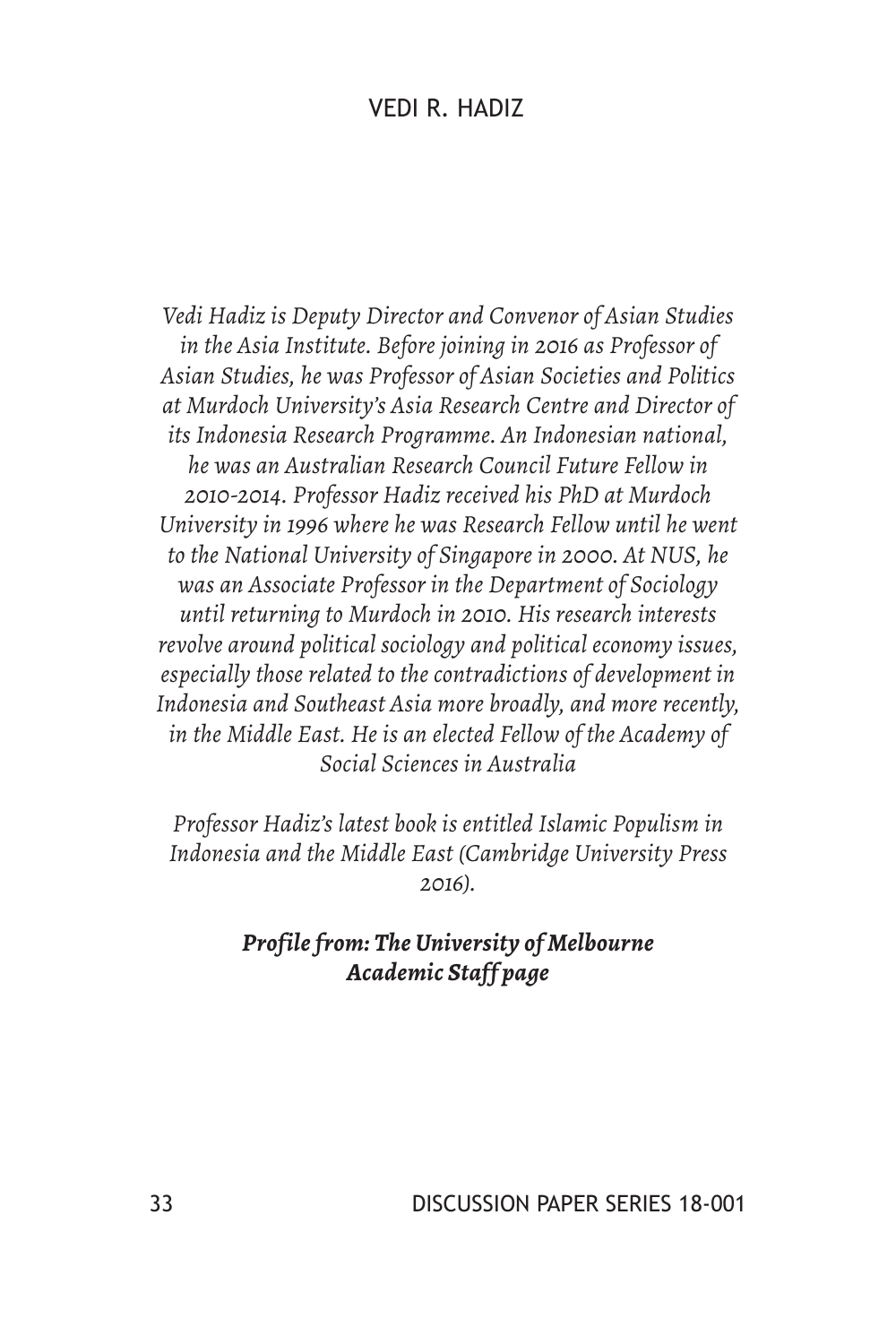## Editorial Responsibilities

**T**he Editor and the Program Editors ensure that the policy briefs contain research findings on issues that are aligned with the core agenda of the programs under UP CIDS. The responsibility of the Editor and the Program Editors is towards high standards of scholarship; the generation of new knowledge that can be utilized for the good of the public; and the dissemination of such information.

#### **CHIEF EDITOR**

**Teresa S. Encarnacion Tadem, Ph.D.**

#### **PROGRAM EDITORS**

#### **On Education and Capacity Building**

*Education Research*  Dina S. Ocampo, Ph.D.

*Higher Education Research and Policy Reform* Clarissa C. David, Ph.D.

*Data Science for Public Policy* Fidel R. Nemenzo, Ph.D.

### **On Development**

*Alternative Development* Eduardo C. Tadem, Ph.D. Maureen C. Pagaduan Karl Arvin F. Hapal

*Escaping the Middle Income Trap: Chains for Change* Emmanuel S. de Dios, Ph.D. Annette Balaoing-Pelkmans, Ph.D.

#### **On Social Sciences**

*Islamic Studies* Macrina A. Morados Nassef Manabilang Adiong, Ph.D. Jamel R. Cayamodin, Ph.D.

*Social and Political Change* Maria Ela L. Atienza Ph.D. Jorge V. Tigno, Ph.D.

*Strategic Studies* Herman Joseph S. Kraft Aries A. Arugay, Ph.D.

#### **Local-Regional Studies Network**

*Cordillera Studies Center, UP Baguio* Leah Enkiwe-Abayao, Ph.D.

*Center for West Visayan Studies* Jorge S. Ebay

*Central Visayas Studies Center* Belinda F. Espiritu, Ph.D.